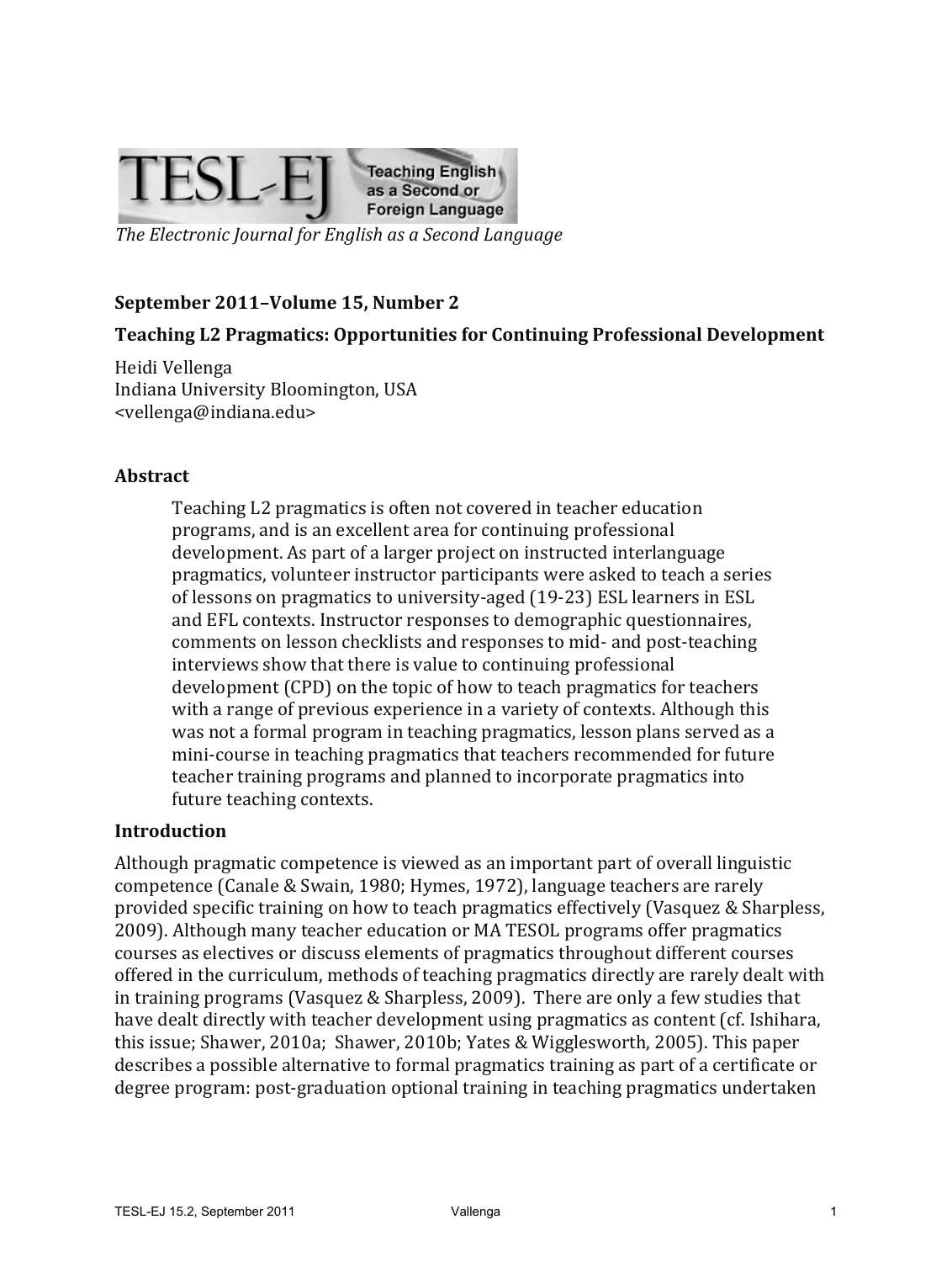by volunteer teachers participating in a larger study of instructed interlanguage pragmatics. Through triangulation of a variety of different sources, including responses to lesson checklists and teacher interviews, teacher participants exhibited increased awareness of the importance of teaching pragmatics and responded positively to introduction of basic concepts related to the teaching of pragmatics. This model of continuing professional development (CPD) using pragmatics as a content area for teacher development is shown to be moderately successful and rather easy to implement, given an interested and eager population of teachers.

The majority of practicing ELT professionals has received training from a variety of different sources including TESL Certificates or degree programs. Consistency among these different licensures is varied, and there is often great variation among the same kind of degree, for example, a M.A. (or M.Ed. or M.Sc.) in TESL or TESOL may involve different requirements and include vastly different types of coursework, ranging from heavily theoretically focused programs with courses in syntax, phonology and sociolinguistics to those which adopt a more practical approach with requirements including courses in pedagogical grammar, methods, and practicum. Some programs require students to learn how to perform research, write theses or complete comprehensive exams, whereas others focus on completion of coursework and ensure students have multiple opportunities for supervised teaching. Regardless of the quality or scope of the degree or certificate, ELT professionals agree that teacher development does not end at graduation; indeed, a measure of professionalism in the field involves participation in post-training continuing professional development (CPD). Continuing professional development (CPD) is a term used to describe all the activities in which teachers engage during the course of a career which are designed to enhance their work (Day & Sachs, 2004).

This paper discusses CPD of volunteer teacher participants in an instructed interlanguage pragmatics study. Evidence for CPD is provided through discussion and analysis of initial recruitment, responses to initial interview and post-delivery questionnaires, reactions to training materials and potential effects on their future teaching. Particularly because there is not much information provided within teacher training programs regarding teaching pragmatics, this sort of post-training exposure to teaching pragmatics can increase teachers' awareness of the importance of pragmatics, and provides them with tools to incorporate pragmatics instruction into a variety of future classes in diverse ELT contexts.

The notion that pragmatic competence can be taught has been advocated by many researchers (Bardovi-Harlig, 1999; Cohen, 2005; Kasper, 1997; Martínez-Flor & Usó-Juan, 2006). In a meta-analysis of instructed interlanguage pragmatics, Jeon and Kaya  $(1996)$  found that instruction was effective in the 13 studies reviewed. More recently, classroom-based empirical studies on instructed interlanguage pragmatic development have advocated a variety of different methodologies and investigated their efficacy on several different learner populations (cf. Ishihara, 2007; Jernigan, 2008; Koike & Pearson, 2005; Martínez-Flor & Fukuya, 2005, among others). Very few studies,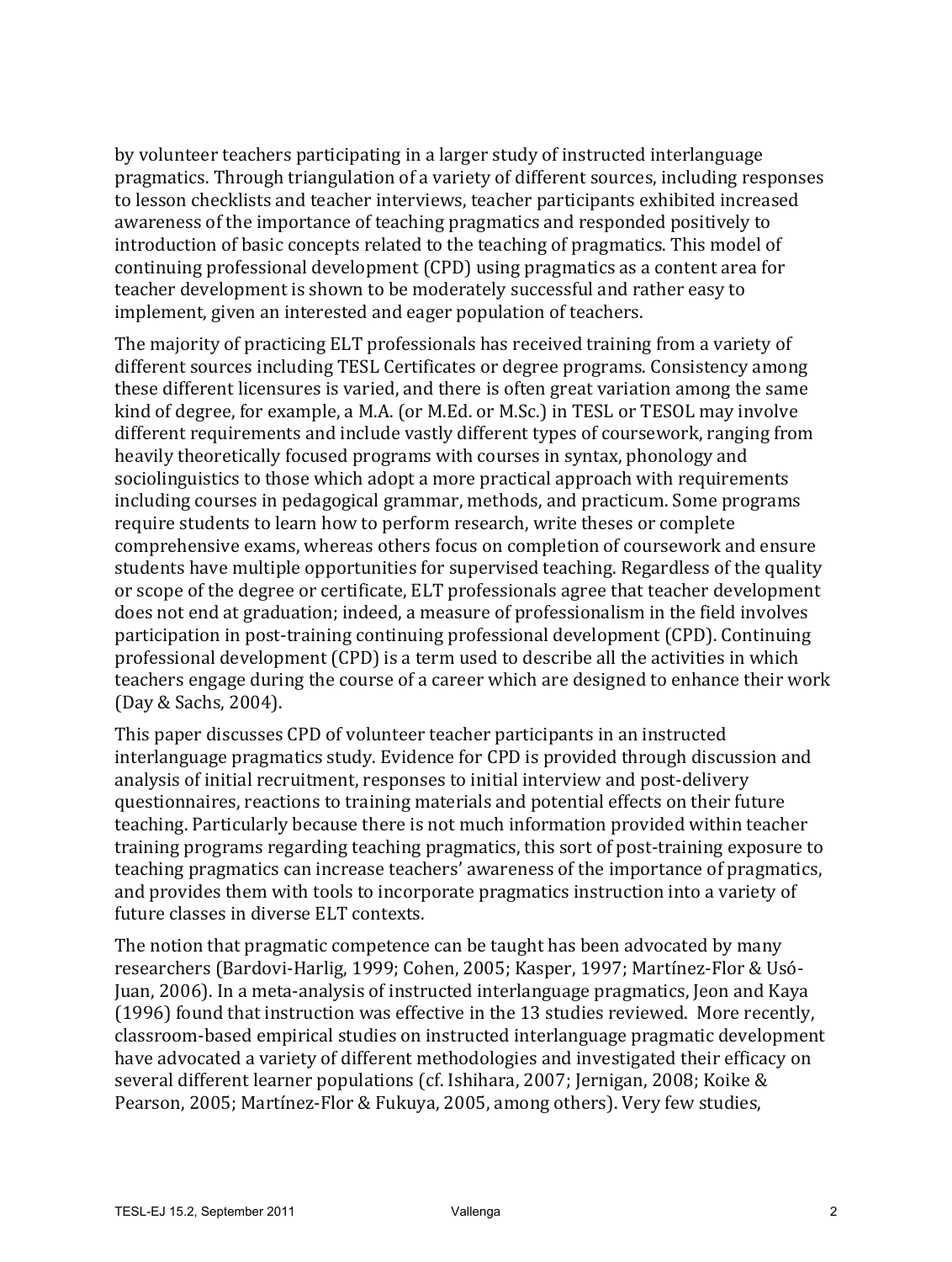however, focus on the teacher development issues associated with the instructional delivery. One notable exception, Yates & Wigglesworth (2005), investigates novice teachers' pragmatic knowledge as part of their continuing professional development, including both knowledge of pragmatics and knowledge of how to teach pragmatics as a marker of teacher competence. Other, more recent work has investigated pragmatics as an area for continuing professional development (cf. Ishihara, this issue). Oftentimes there is significant variation in the way teachers respond to professional development opportunities, particularly in relation to change in their own practices or change in the curriculum (Shawer, 2010a; 2010b). After a description of the procedure and the participants involved in this exploratory study, teacher responses to interview questions will be presented in order to present a model of how CPD can be accomplished through teacher participation in instructional research studies and how said participation affects teacher attitudes towards their own teaching, and towards teaching a specific subcomponent of language, in this case, pragmatics.

# **Procedure**

# *Recruitment*

As part of a larger study on instructed interlanguage pragmatics, instructor participants were recruited from ELT institutions worldwide including universities, private language schools and other institutions. To limit the learner population under investigation, adult (university-aged) learners were targeted. Over a period of four years, multiple attempts were made to recruit U.S. and overseas English teachers through professional networks such as local TESOL affiliates (e.g., MITESOL, KOTESOL), alumni networks, exchange school relationships and administrative organizations such as the American Association of Intensive English Programs (AAIEP). Announcements were distributed to email listservs, directly to program administrators and professors, and teachers who had shown previous interest in the topic. See Appendix A for a sample recruitment letter.

### *Teacher Reticence*

During the recruitment attempts, which failed several times, adjustments were made to the proposed commitment based on prospective participants' rejection of invitations to participate. Rejections were based on time commitment, unfamiliarity with the materials, and the constraints of prescribed curricula at different institutions.

During a pilot study of the instructed interlanguage pragmatics materials, the classroom teacher, an intensive English program graduate assistant enrolled as a second-year MA TESL student assigned to teach an intermediate pronunciation intensive course, observed the lessons taught by the researcher. At the end of the lessons, she disregarded the importance of teaching pragmatics, "[teaching pragmatics] is a nice idea, but it's pretty impractical and students have to spend time focusing on other [more important language] issues" (PI1). This sentiment was echoed by many potential participants during the instructor participant recruitment process. Several possible participants wanted to see the materials before they agreed to participate in the study and worried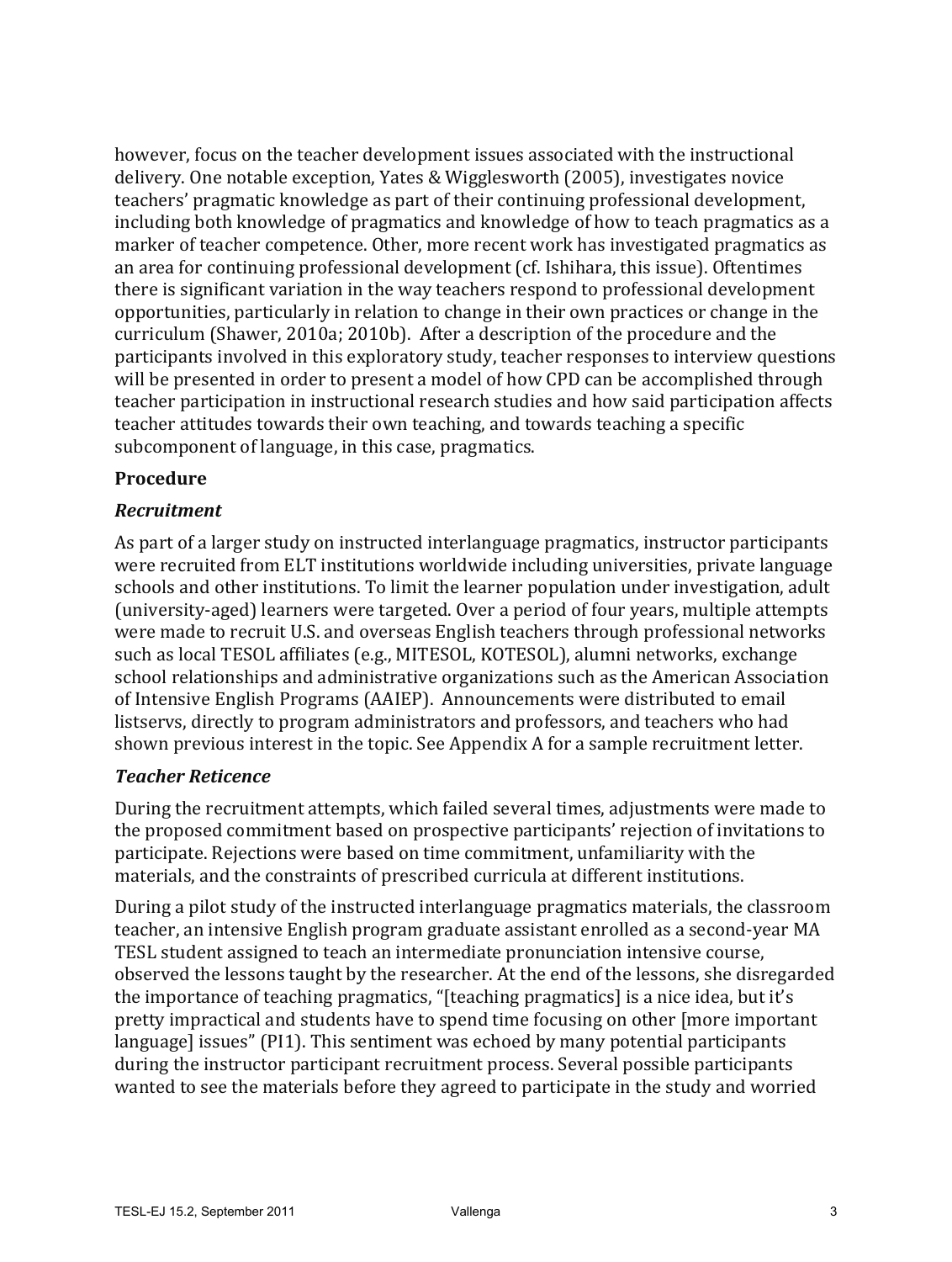that they might not be able to teach the lessons within the courses they would be assigned, or that they may have difficulty fulfilling their curricular goals in the programs in which they were employed if they decided to use class time to teach pragmatics. Many said they did not have time. Unfortunately, no formal data were collected at this stage in the development of the study, and reasons given may have been expression of polite disinterest in participation. It is impossible to know the real reasons instructors expressed reticence or refused to participate in such a study, but a lack of confidence in knowing a) what pragmatics is or b) how to teach pragmatics may have contributed to teachers' decisions not to participate in the study.

The initial time commitment required from teachers for participation in the study involved 9 hours of instruction plus additional time spent for student data collection was untenable for most prospective teachers. As a result, the study was reduced in scope and reduction to four 1.5 hour lessons (6 hours total) and online student demographic and proficiency data collection resulted in six participating instructors at four sites: two ESL (English as a Second Language) and two EFL(English as a Foreign Language) contexts. This paper analyzes interview responses from the six participating instructors: two at the Midwestern Intensive English Program (IEP), two at the southwestern IEP, one at a Japanese university, and the other at a Lithuanian university site.

# *Instructor Profile*

Once instructors had agreed to participate in the research study, they completed a background information questionnaire online which included demographic information, questions about training, teaching experience and previous L2 Learning as well as attitudes towards/experience with pragmatics. See Appendix B for the Instructor Demographic Survey items. In addition, instructor participants completed two interviews during and following instructional intervention related to materials effectiveness (timing, pacing, activities, student reaction), teaching pragmatics, training future teachers and the extent to which they planned to incorporate pragmatics in future classes. See Appendix C for Interview 1 questions. Instructors participating in the study represented a wide range of training, experience and language learning opportunities. Instructor participants represented a wide range of teaching experience based on responses to the demographic questionnaire. Specific responses about previous pragmatics teacher training activities show a wide range of familiarity with pragmatic concepts and awareness of pragmatics. Education (specifically teacher training), previous language teaching and learning experience, as well as responses about previous "teaching pragmatics" instruction are presented to give an overview of the types of participants.

# *Education*

Educational backgrounds of the eight instructor participants ranged from bachelor's degrees in a variety of fields to one participant who had a PhD in Foreign Language Education. In the control classes at the Midwest IEP, both instructor participants had MA-TESL degrees. Of the treatment classes' instructor participants, there was one with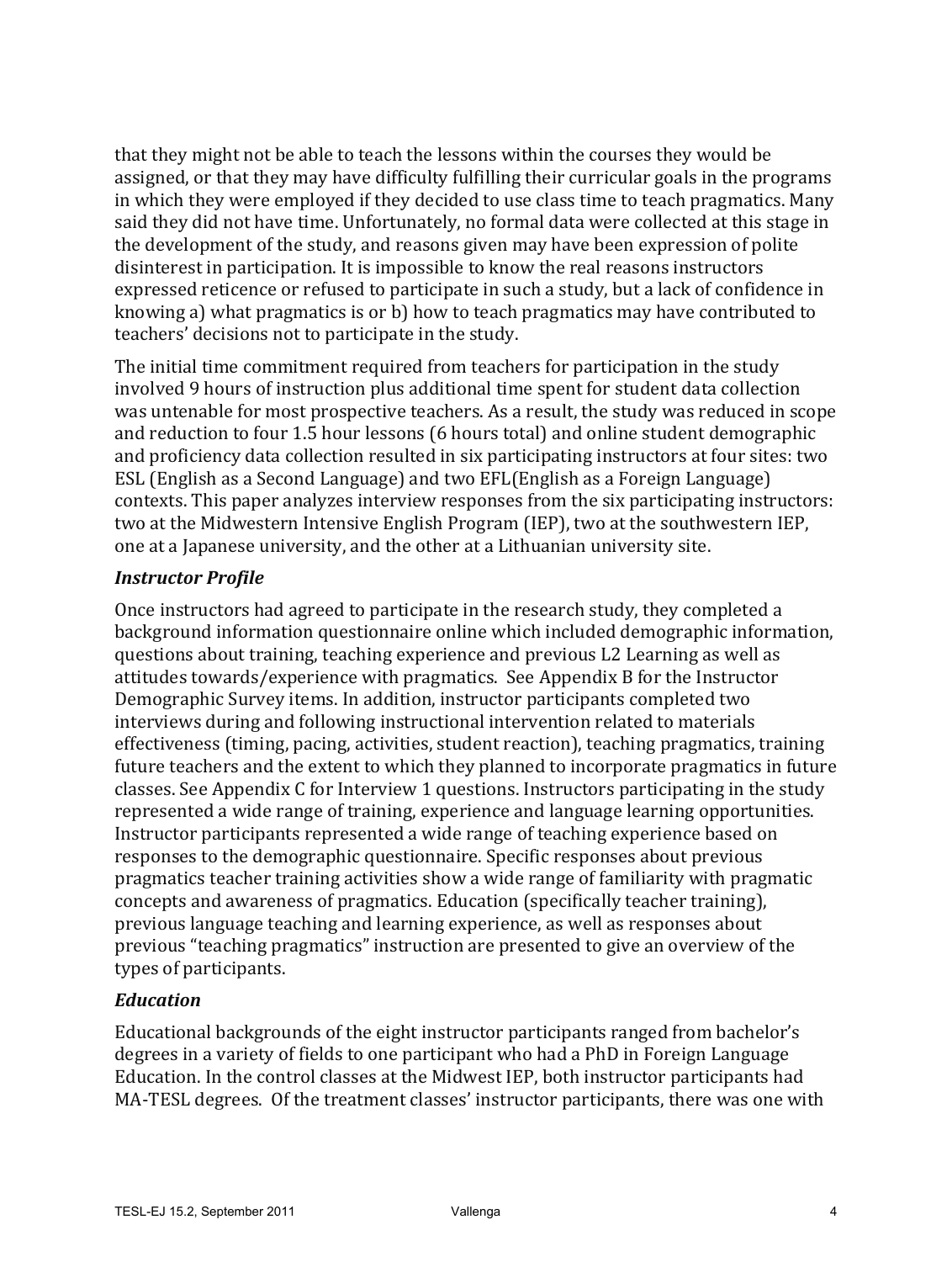a bachelor's degree in English plus an undergraduate TESL certificate, two were in the process of obtaining graduate degrees in TESL, one had a MA-TESL degree and two had completed MA-TESL degrees and doctoral work.

| <b>Sites</b> | <b>BA</b><br>$+$ TESL<br>Certificate | <b>MA-TESL</b><br>(in progress) | MA-TESL | Some<br>doctoral<br>work | PhD |
|--------------|--------------------------------------|---------------------------------|---------|--------------------------|-----|
| Midwest      |                                      |                                 |         |                          |     |
| Southwest    |                                      |                                 |         |                          |     |
| Lithuania    |                                      |                                 |         |                          |     |
| Japan        |                                      |                                 |         |                          |     |
| All Sites    |                                      |                                 |         |                          |     |

Table 1. Educational backgrounds of instructor participants

The instructor participants showed a good distribution among novice and career ESL teachers, with some variation, and are representative of most ELT workplaces.

### *Language Teaching Experience*

The instructor participants had a wide range of ESL teaching experience at the time of the study, from 1-2 semesters through more than 20 years.

| <b>Sites</b>           | 1-2 semesters $2 + years$ 10+ years $20 + years$ N |  |  |
|------------------------|----------------------------------------------------|--|--|
| Midwest                |                                                    |  |  |
| Southwest <sup>2</sup> |                                                    |  |  |
| Lithuania              |                                                    |  |  |
| Japan                  |                                                    |  |  |
| <b>All Sites</b>       |                                                    |  |  |

The two instructors with the least experience were currently enrolled in the MA-TESL program at the institution associated with the Southwest IEP. The teacher comfort level with the lesson plans and overview varied in accordance with experience. Teachers who were less experienced wanted to know more about the lessons content before they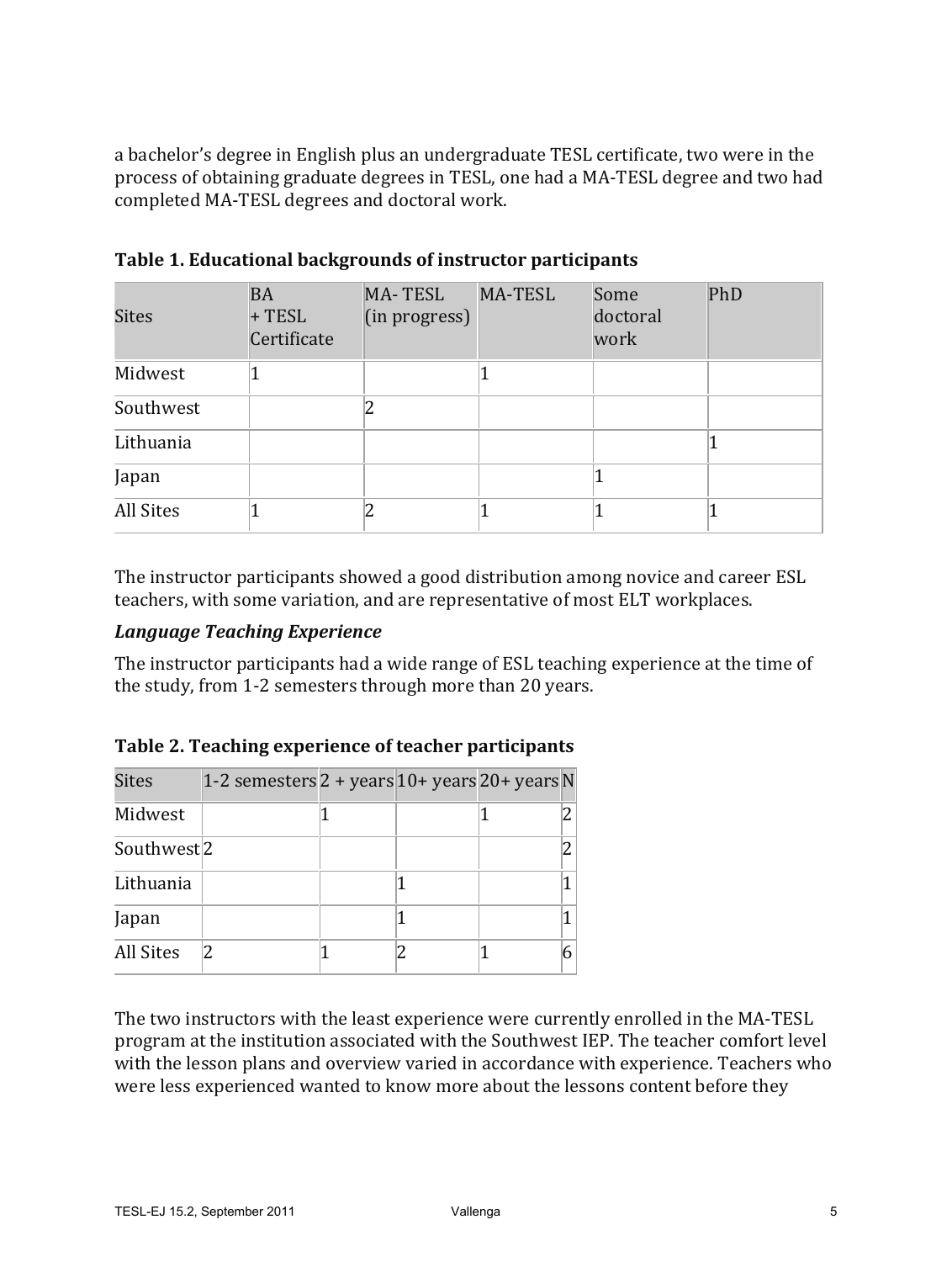agreed to participate: exactly what they would have to do, exactly how much time each lesson would take, exactly which topics would be covered. For the majority of teacher participants, it seemed as if the classroom experience actually brought the importance of pragmatics to the forefront:

"I really only became aware of the need to teach students about pragmatics after I began teaching. As I noticed my students' mistakes and areas of confusion, I began to see the need to discuss concepts like indirectness" (T4)

The broad range in experience also contributed to different attitudes towards the importance of pragmatics, the training materials and the planned incorporation of pragmatics information into future teaching.

# *Language Learning Experience*

Instructors were asked about their own language learning and time spent in other countries. All but one reported speaking another language or living in another country, and all were native speakers of English, except for the instructor in Japan, who was an L1 Japanese speaker. Other languages studied/spoken by instructor participants were Spanish, Lithuanian, German, Japanese and some French, Polish, and Czech. Time overseas ranged from one semester (study abroad) to 10 years.

Most ELT workplaces require instructors to have overseas experience, and the experience of learning a foreign language is commonly seen to be an asset to being a foreign or second language teacher. To raise awareness of the importance of pragmatics before the study began, teacher participants were also asked to tie their own language learning experiences to their own teaching and were asked a more global question meant to increase reflectivity on pragmatics teaching:

• How have your studies, your language learning experience(s), including living in another country affect the way you teach, in general, and specifically, pragmatics/usage? 

Teacher responses could be grouped into three major categories: culture connection, classroom experience and personal language learning issues. For purposes of this analysis, terms other than pragmatics supplied by teachers were considered to be relevant to the teaching of pragmatics, such that it was hoped that teacher participants would include more information about pragmatics if they were encouraged to use terms like culture, politeness in describing core elements of teaching pragmatics.

Some teachers felt that teaching students from other cultures led them to see more ways pragmatics was relevant to teaching a second language: "I'm simply more aware of cultural difference and ways of talking to non native speakers" (T1). Although researchers have posited that learners do not "acquire the pragmatics of the target language on their own" (Bardovi-Harlig & Mahan-Taylor, 2003), teachers seemed to question the necessity of explicit teaching of pragmatics, although some did indicate that perhaps teaching pragmatics was helpful: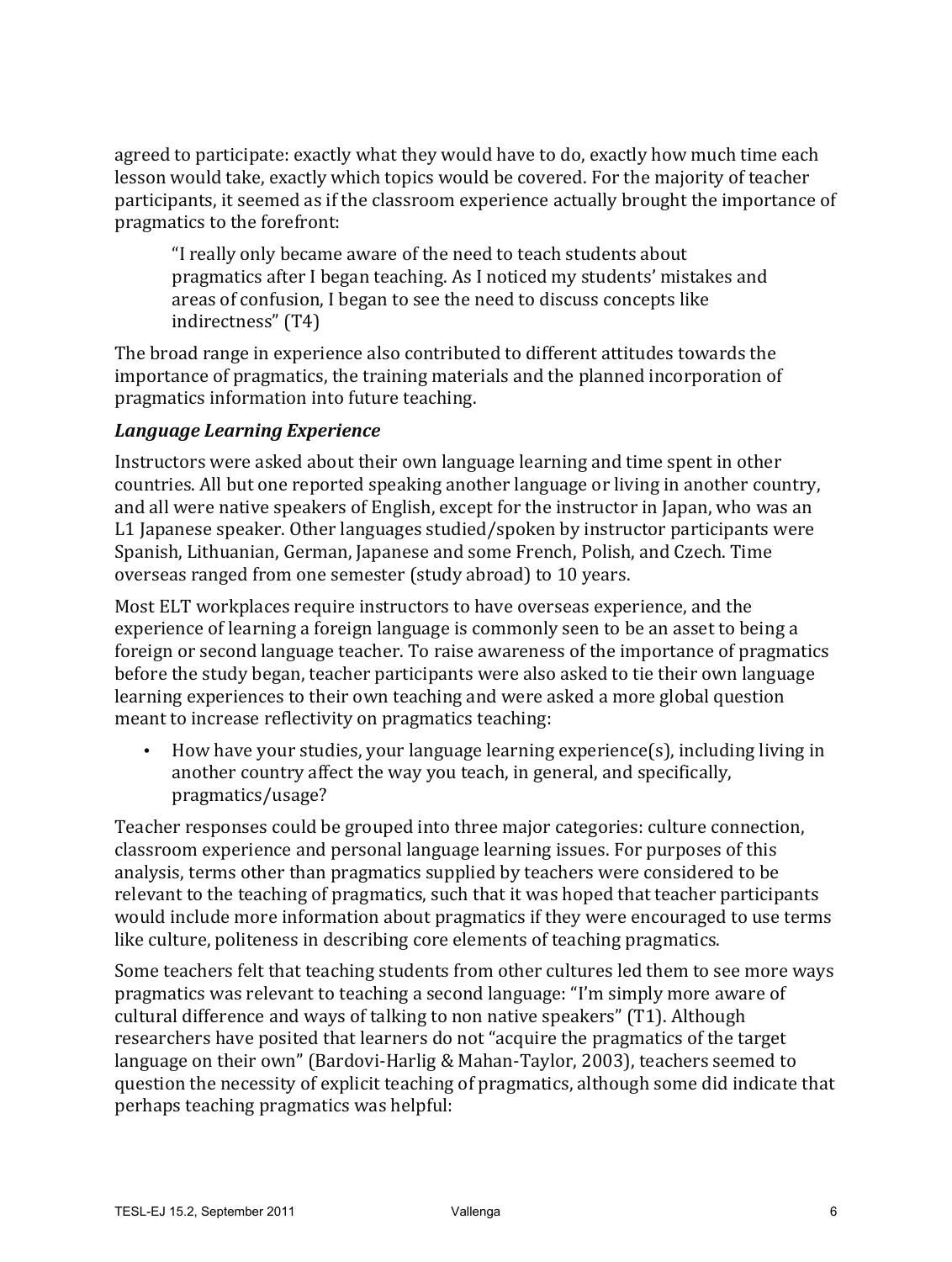"I feel like students would ultimately pick up a lot of pragmatics outside of the classroom as they are practicing their English, but it's helpful to teach it in the classroom to prepare them for academic life. I think sometimes native speakers don't think about how much pragmatics plays a role in communication." (T3)

Several teacher participants were able to draw on their own language learning experiences to incorporate aspects of pragmatics in their own teaching:

"I think every experience influences us as we see what interactions are successful and which are not. When I am a student I reflect on what works best for me and try to incorporate those strategies in my own classroom." (T6)

This more general comment can be applied to the teaching of pragmatics in terms of the use of semantic frames or pragmatic strategies, concepts that were introduced in the materials that teacher participants used in the lessons.

Teachers also drew on their own experiences as learners to recognize the importance of pragmatics in terms of politeness and intentionality: "while native speakers often forgive the phonological, syntactic and lexical errors made by L2 speakers, they are less likely to forgive pragmatic errors" (Nelson, Carson, Al Batal & El Bakary, 2002, p.164). Reflection about one's own pragmatic competence in a second language, evidenced through expressing politeness and being a competent language user through using specific language forms in the proper contexts, can positively influence teacher practices in terms of teaching pragmatics:

"[I]t wasn't until I committed my own social gaff pragmatically by appearing too abrupt for lack of the proper words that I realized I was teaching more than culture  $\ldots$  teaching appropriate forms for the context has become more focused  $\left[ \text{in } m \right]$  teaching] in the last 5 years."  $\left( \text{T2} \right)$ 

Based on their own language learning experience combined with their time in the classroom, most teachers felt that teaching aspects of pragmatics, such as culture, politeness, and usage, was valuable, but did not specifically discuss strategies for teaching pragmatics.

### *Previous "teaching pragmatics" instruction*

To determine the familiarity of instructor participants with instructed interlanguage pragmatics as a concept, they were asked specific questions related to their training. Initial survey questionnaire items included:

- Have you taken ESL Methodology courses?
- If yes, please list anything (course activities, lectures, readings, etc.) that you can remember related to teaching pragmatic competence.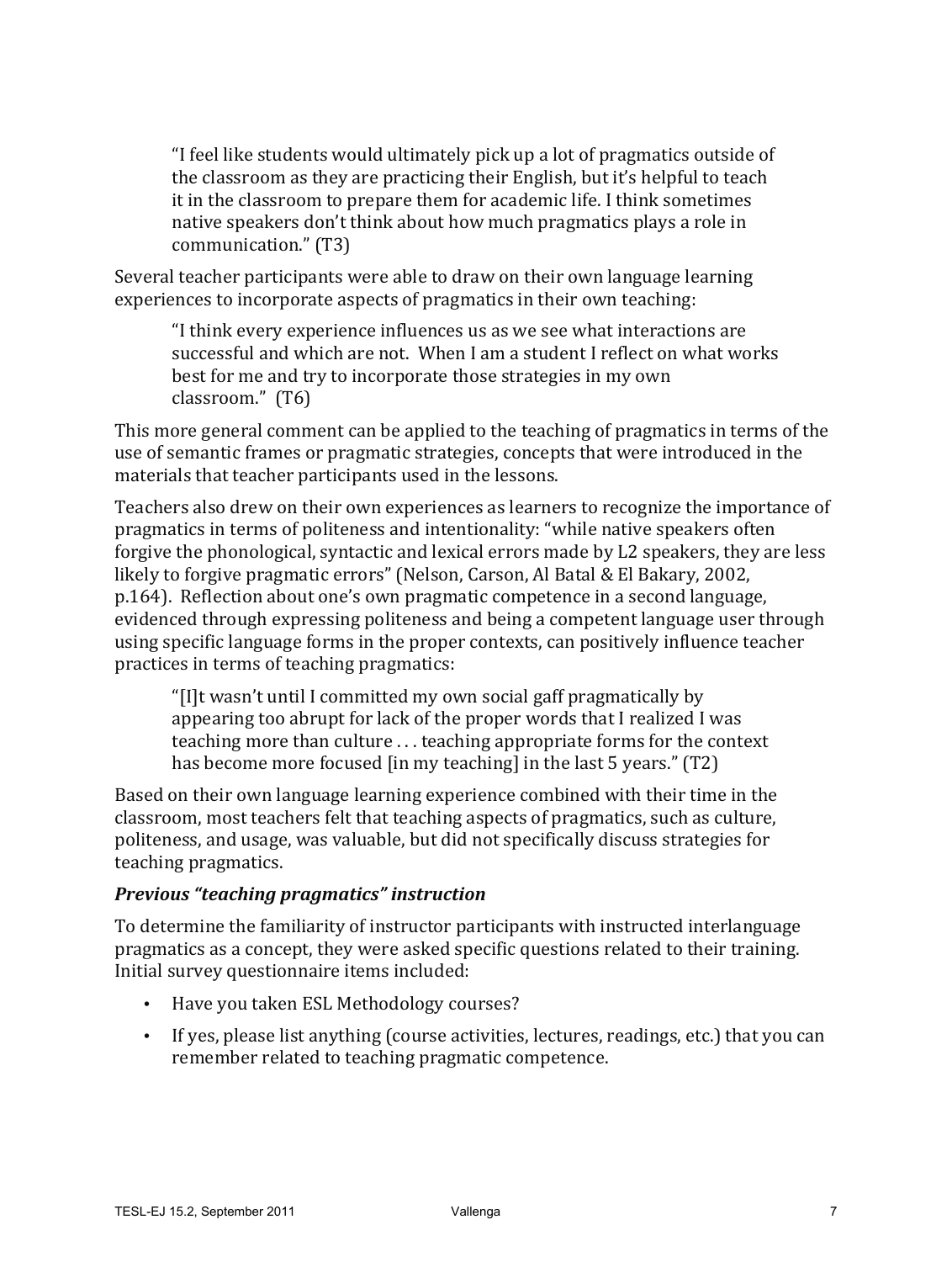All but one instructor participant reported having taken courses in teaching methodology. Of those instructor participants, three reported remembering some information in their courses related to teaching pragmatic competence. Those respondents mentioned specific examples including the effect of pragmatics on learner comprehension (in a methods course), comprehension of pragmatic implicature (in a discourse analysis class), and discussion of language functions (particularly in terms of curriculum design). Other responses included, "I cannot think of anything specific that pertained to teaching pragmatic competence (T4)" and "I have never learned pragmatics in any of the Methodology course (T5)" and simply, "It's been a long time. I don't remember" (T6). Some participants expressed a desire to learn not necessarily how to teach pragmatics, but more general information about pragmatics: "My training did not include much information about pragmatics, and I really wish that I had learned more about it before teaching" (T3). One instructor participant indicated she had developed her own repertoire for teaching pragmatics based on information received from a colleague, ostensibly post-training:

"I don't remember anything specific to courses, but I do have materials that were developed by a colleague  $\ldots$  that I have used for years dealing with cultural situations, what to say and how to say it. I have added to the original for both social situations and classroom status." (T2)

These questionnaire responses indicate, similar to the findings of Vasquez and Sharpless (2009), a general lack of focus on teaching pragmatics in teacher training programs.

### **Guidelines**

Given that the participating teachers were serving dual duty, both as data collection facilitators in the study of their students' interlanguage pragmatic development and also responding to questions about their own level of awareness about teaching pragmatics, instructors were given specific guidelines before beginning the study. It was assumed that instructors did not share a common framework for teaching pragmatics, and they were provided with specially designed materials including lesson plans and lesson checklists, primarily to ensure fidelity of instruction. As responses were analyzed, however, it became evident that the materials served an additional CPD function as a mini-course in teaching pragmatics.

Teacher participants were provided with specific guidelines related to their responsibilities, which included providing information about themselves and their reactions to the lessons, tasks related to the delivery of the instructional treatment sessions (four lessons), and coordination of collection of the instructional treatment experiment-related data required from the student participants (Vellenga, 2008).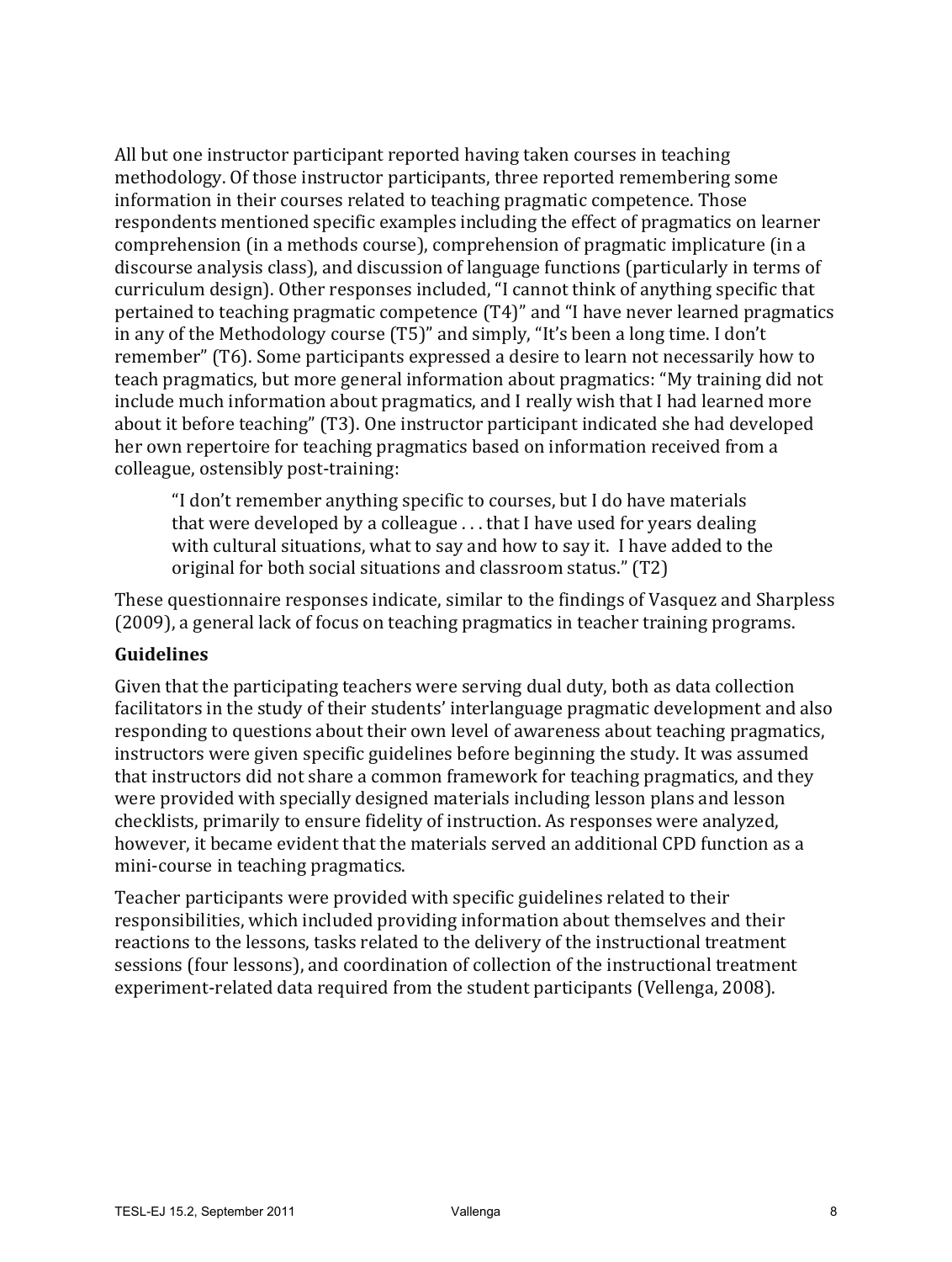| For the study, you'll need to:                    | Collect or assign students the following:          |
|---------------------------------------------------|----------------------------------------------------|
| - Take the instructor survey (online)             | - participant questionnaire                        |
| (online)                                          |                                                    |
| - Participate in interviews after lessons 2 and 4 | - informed consent document<br>- pre-test (online) |
| For each lesson, you'll need to:                  | - post-test (online)                               |
| - Read lesson plans                               | - TOEFL listening section score                    |
| - Print off & copy handouts (1 per student)       | - Activity #1 (following less. 2)                  |
| - Prepare activities                              | - Activity #2 (following less. 3)                  |
| - Complete a checklist (noting attendance)        |                                                    |
|                                                   |                                                    |

Figure 1. Teacher participant guidelines

Once instructor participants had agreed to teach the materials as well as facilitate the data collection from/about their students, they received training materials for each lesson plan, which essentially became a mini-course in teaching pragmatics.

### **Training Materials**

Teacher participants were provided with training materials consisting of lesson plans for each of four lessons, sent by email approximately one week before the instructional component began. A total of four lesson plans were sent. Each lesson plan began with a detailed discussion and theoretical overview of the pragmatics topics covered in the lessons. The lessons focused on raising pragmatic awareness of the students, particularly in recognizing the effects of context on the two speech acts used to teach pragmatics: requests and refusals.

After the background information, each lesson plan included step-by-step descriptions of activities, including estimated times and answer keys to ensure fidelity of instruction across sites. Handouts for each lesson were also sent as attachments and referred to throughout the lesson plan where appropriate. See Appendix D for excerpts of a lesson plan.

Each lesson plan focused on research-based pragmatics information to contribute to their knowledge base in pragmatics and CPD. When referring to the student handouts, teachers were given additional pragmatic information above what was provided to students in order both to expand their knowledge of pragmatics and, ideally, contribute to their understanding of the material they were teaching. Figure 2 shows the comments given to teachers about contextual features relevant to pragmatics in Handout 1.1. Handout 1.1 appears in Appendix E.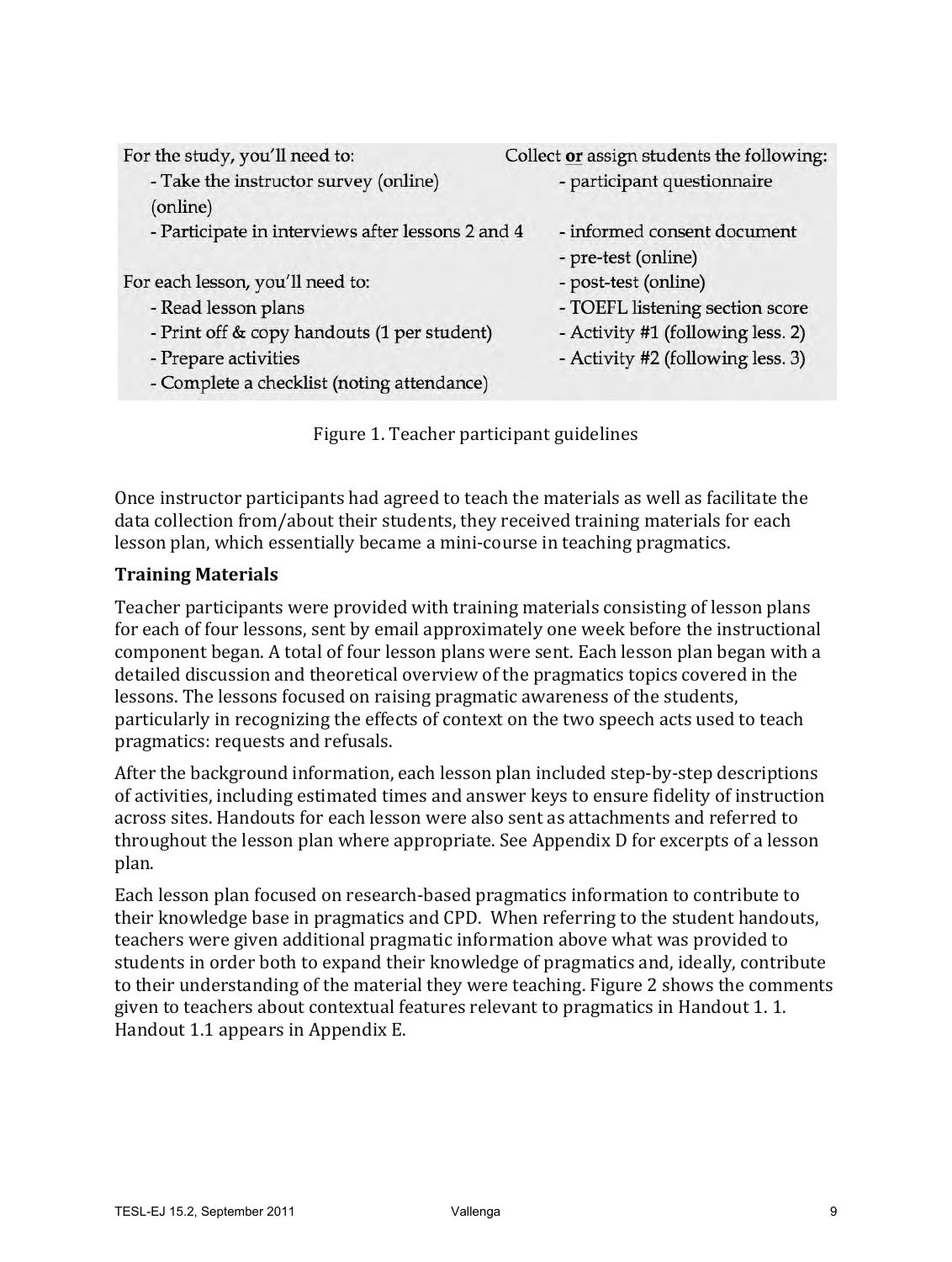(Lesson 1- Context/Requests)

Moving on to the next activity on side 1 of Handout 1, a discussion of context follows. Typical discussions of context involve 4 areas:

- physical (where the verbal interaction is happening),
- linguistic (what language frames the upcoming utterance),
- epistemic (the amount of background knowledge interlocutors share) and
- social (the relationship between the speakers).

Your students should focus on the social aspect of context.

#### Figure 2. Excerpt from Lesson Plan 1: Context

Although the assumption is that teachers recognize the importance of context implicitly, the explicit discussion of the importance of context for pragmatic decisions, using linguistic terminology, represented CPD. Within the lesson plans, a mini-course in pragmatics teaching emerged, as teachers were introduced to terminology related to interlocutor roles, social status, familiarity and degree of imposition using metalanguage far too advanced to present directly to the students they were teaching. This mini-course included some references for future reading but introduced pragmatic concepts in an accessible manner. See Figure 3 for an example of terminology based on Gricean pragmatics.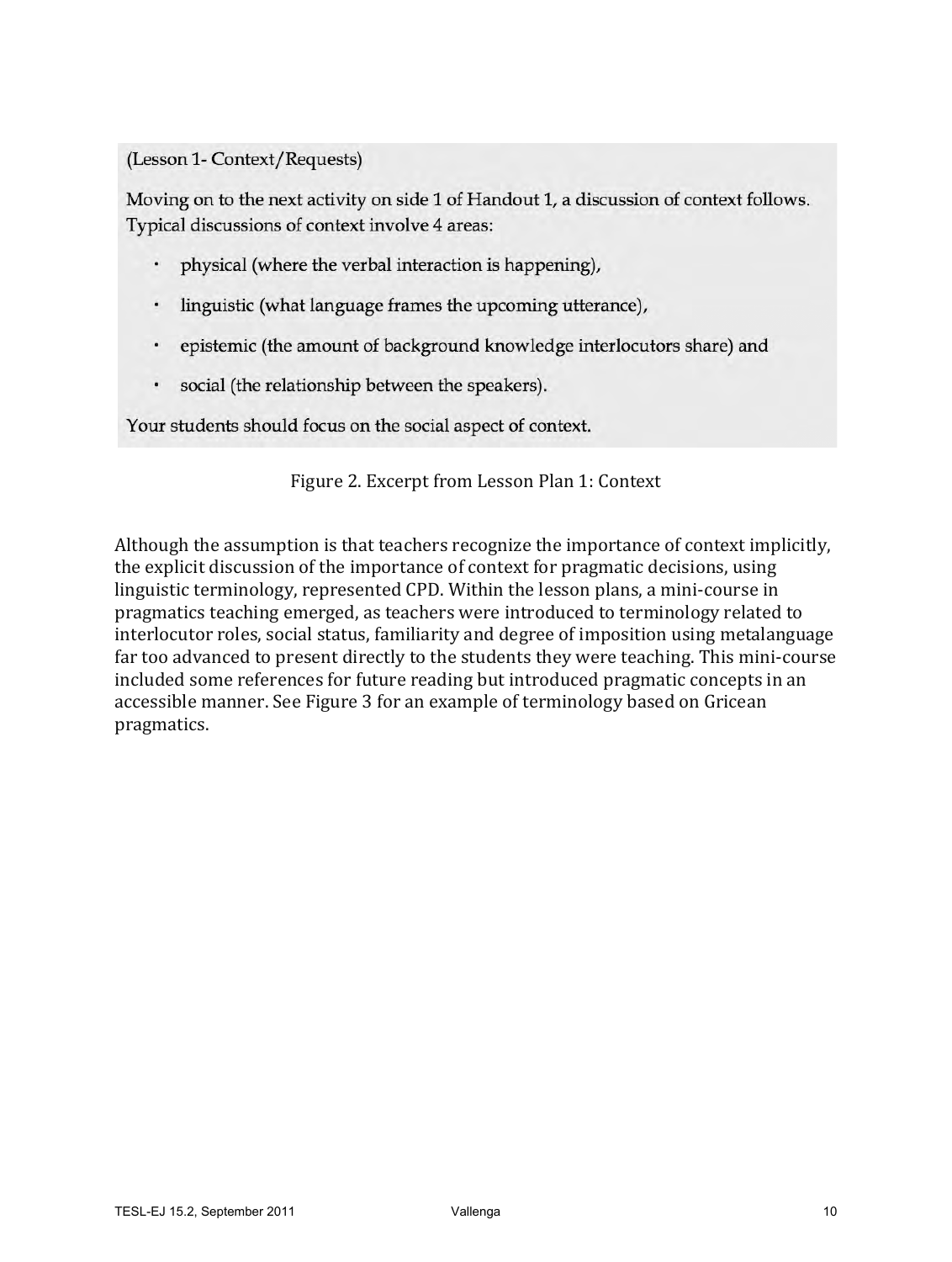#### (Lesson 1- Context/Requests)

These terms will be used throughout the 4 lessons so it is really important the students get a handle on what they are referring to.

- Speaker is the person generating or creating the speech act (In the majority of the activities, the student will be the speaker-hopefully, the student will be able to actually imagine themselves in a particular situation). This is also useful when there are 2 or more characters in a given situation.
- $\bullet$ **Target** is the person that you are speaking with $-i$ t's good to incorporate status and familiarity here. It is helpful to show continua of status and familiarity, marking an "x" on the appropriate part for some different examples. (new teacher, grandparent, boss). Think of examples where the familiarity & status are confounded slightly to make students really take notice of the social factors.
- Impact After reading the definition, I suggest using a scale of 1-6 as a useful rubric for  $\bullet$ students to judge the degree of imposition, with 1 being low (like borrowing a pen) and 6 being high (like borrowing \$10,000). (The advantage of 6 point scale is there is no "middle" point, so students have to choose a tendency to one end of the scale).
- Goal is the speech act being performed. For a request, it might be a tangible thing. Focus not on the object, but the asking. This will make the transition to refusals easier.

Figure 3. Excerpt from Lesson Plan 1: Terminology

In addition to theoretical bases for some of the activities presented for teaching pragmatics, teacher participants were introduced to methodologies common in second language teaching, sometimes adapted to be applicable to pragmatics. The instructional component represented a blended instructional methodology, adapting strategies from awareness raising, input flood, contrastive analysis, and other common methodologies to represent the best instruction possible. The contrastive analysis activities served not to compare sounds or grammatical concepts, but to compare pragmatic strategy use and contextual features across languages. In the last lesson, as the class discussed refusals, teachers were presented with different attitudes towards reasons for refusing based on previous linguistic research (Nelson et. al, 2002).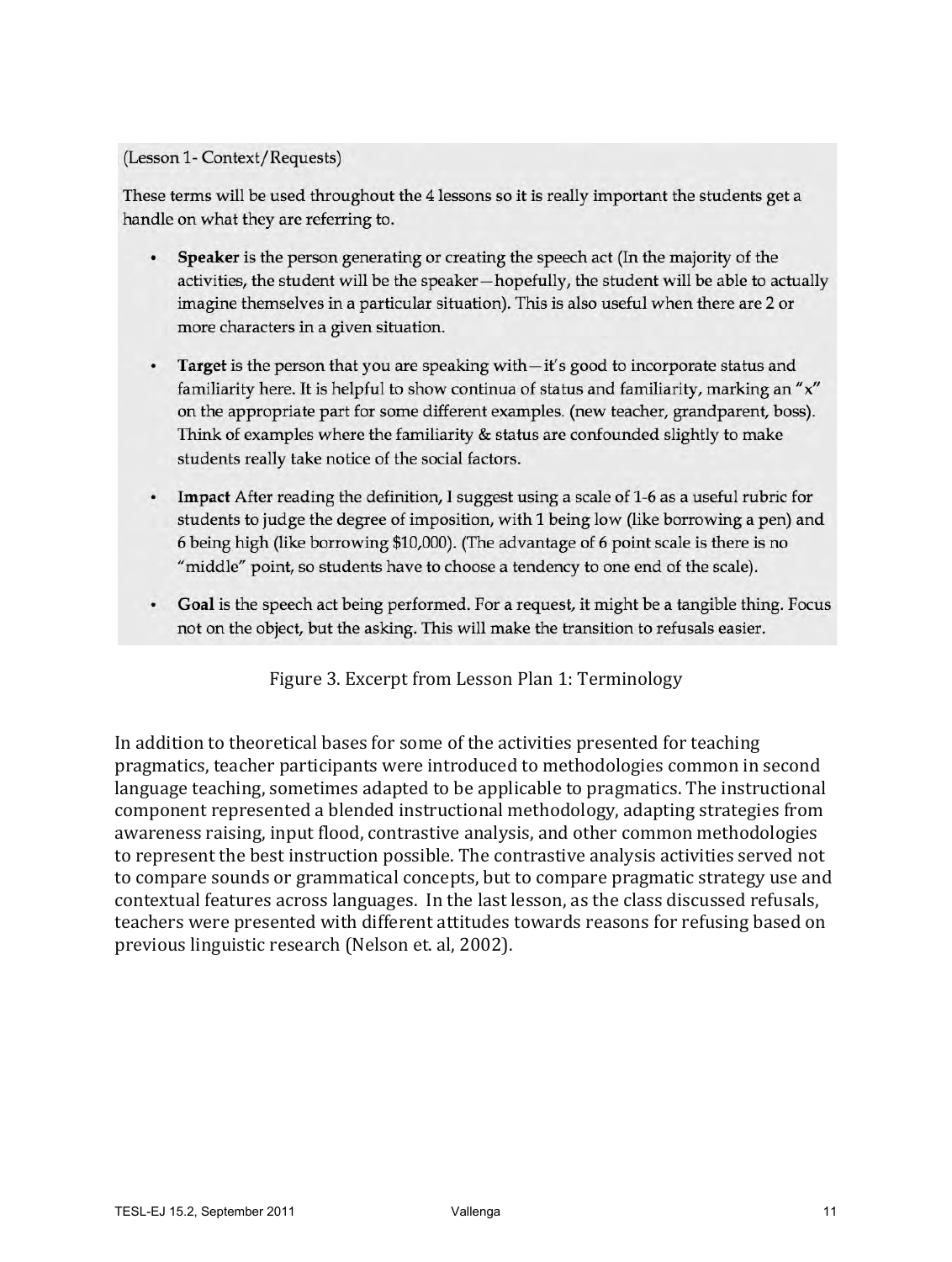(Lesson 4- Refusals)

- Reasons for refusing  $\sim$  contrastive analysis. You may wish to alter or define the terms. Different cultures have different levels of respect for reasons for refusing.
	- Moral/ethical/religious refusals have to do with a sense of right and wrong
	- <sup>1</sup> Physical refusals have to do with incapacity to do something... like an invitation to swim if you can't,
	- $\overline{\phantom{a}}$  Social reasons have to do with not fitting in with the group per se = it's not my thing, I don't like those people, etc.
	- Temporal reasons have to do with time= too busy, same time as X, etc.  $\Box$

Have students list 1-2 other reasons they might want to refuse a request.

Figure 4. Excerpt from Lesson 4: Reasons for refusals

This mini-course in pragmatics teaching involved a presentation of the theoretical background of teaching pragmatics as well as specific instructions and materials to assist students in exploring and practicing pragmatic concepts in relation to the study of requests and refusals. The lessons included background information and explanations to introduce pragmatics topics to teacher participants:

"I felt comfortable teaching the lessons, but because all of the terminology was new to me, I had to read over each lesson plan many times before I felt ready to teach information that was also new to me."  $(T5)$ 

As mentioned earlier, the intent of the larger study was pragmatic awareness raising in the student participants; however, as the study progressed, implications for teacher professional development in the area of pragmatics knowledge became apparent. The rigor of the lesson plans overwhelmed some of the more novice teachers: "The lessons" were really detailed, which was great, but a bit overwhelming for someone who had never taught pragmatics before" (T2). Because of the range in experience and training of the teacher participants, some teachers were more comfortable than others with the amount of content information included in the lesson plans. In this sense, the minicourse exposed both novice and expert teachers to new ideas about teaching pragmatics and raised awareness of the importance of incorporating pragmatics into their classroom. 

#### **Lesson Feedback**

Reactions to the pragmatics mini-course and the lessons served a dual function: both as evaluative of the lessons (from both teacher and student perspectives, attested by the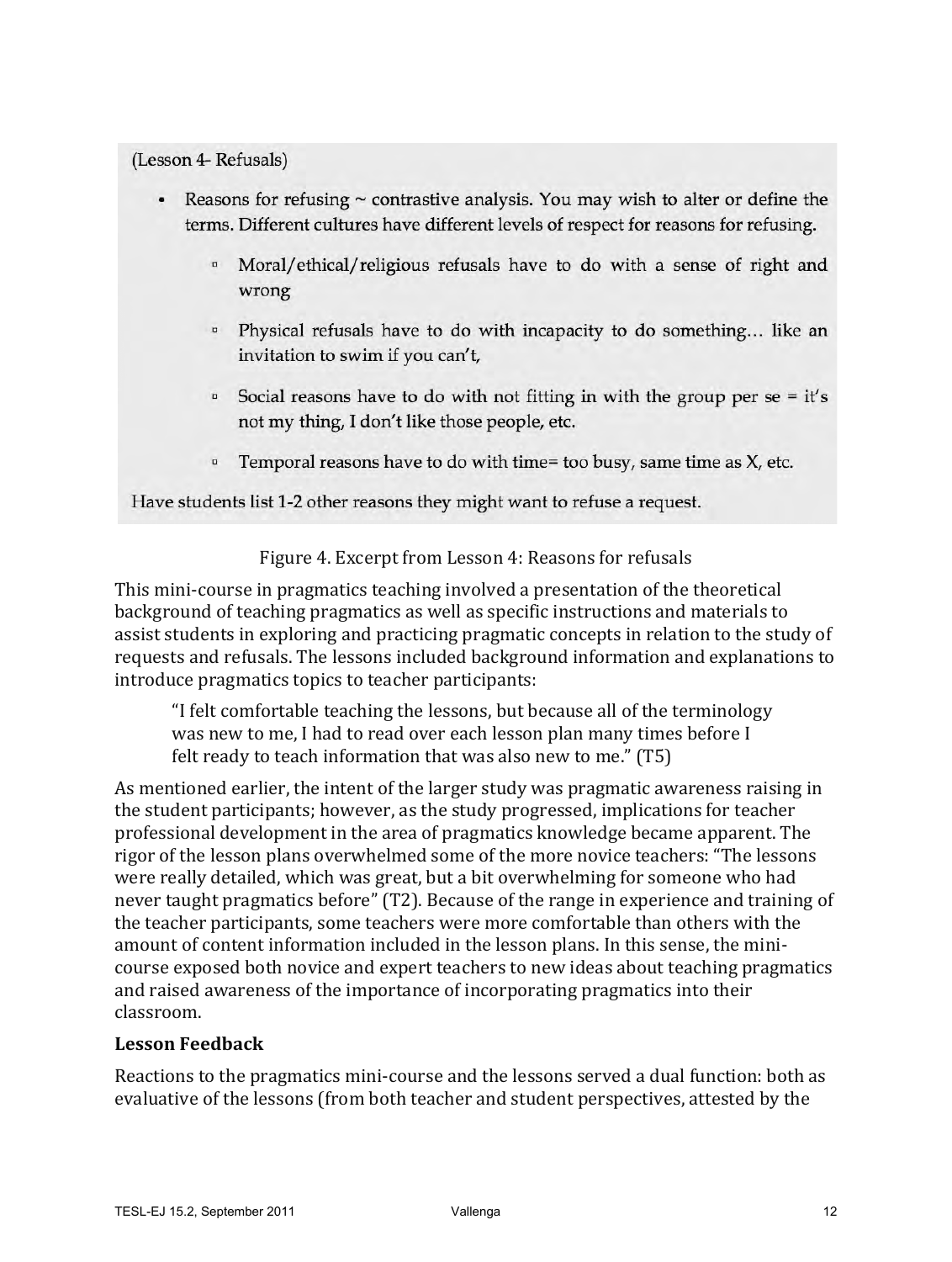teacher) and also a glimpse of teachers' development in the area of teaching pragmatics. Teacher participants were asked various questions in two interviews: one administered halfway through the instructional component (after Lesson 2) and another administered at the end of the lessons (after Lesson 4) to allow opportunities for reflection. Teachers were asked about the methodology, concepts, topics and relevance to their particular teaching context.

#### **Methodologies**

Teachers responded to questions about particular aspects of methodologies related to teaching pragmatics in response to Interview 1 question 7:

• What parts of the lessons represented new or surprising concepts or methodologies to you?

In addition to incorporation of culture into their answers, teachers mentioned having students discuss L2 pragmatics using L1 examples as innovative, though they didn't seem to fully adopt the notion of contrastive analysis for pragmatics. In the lessons, contrastive analysis was used to allow students to compare speech acts (such as greetings) for register and pragmatic variation in their own languages to raise awareness of variation in a speech acts in the second language. The use of native language pragmatics to understand target language pragmatic norms seemed to contradict what some novice teachers felt about using English only in the classroom:

"Not yet having studied pragmatics, I thought the cultural aspects were very interesting to discuss with the students. It was the first time I had used contrastive analysis methodology in my classroom and I think the students didn't know what to think at first. We are always telling them to speak English! speak English! and then suddenly I was asking them to think about how they would say something in their native language"  $(T3)$ 

This instructor participant's comment indicates a certain level of reflectivity about teaching and the purpose of different activities (including L1 use) in the ELT classroom, which is a valuable result of CPD (Day & Sachs, 2004). Because the lesson plans included theoretical bases for using native language $(s)$  to raise pragmatic awareness, teachers who may not have previously considered native language knowledge as a source for developing pragmatic knowledge had the opportunity to reflect on when and how to use L1 in the L2 classroom. Teachers were encouraged to consider student responses to the pragmatics materials by responding to questions about student reactions, as well as what seemed to work well in the classroom during the mid- and post- instructional delivery interviews (see Appendix C):

• What were some parts of the lessons that seemed to work well? What part(s) did students seem to like the best?

Teachers were positive about many of the materials, even commenting on different aspects of the lessons, and commenting specifically on the awareness raising segment of the lessons. One instructor participant discussed the continued interest in native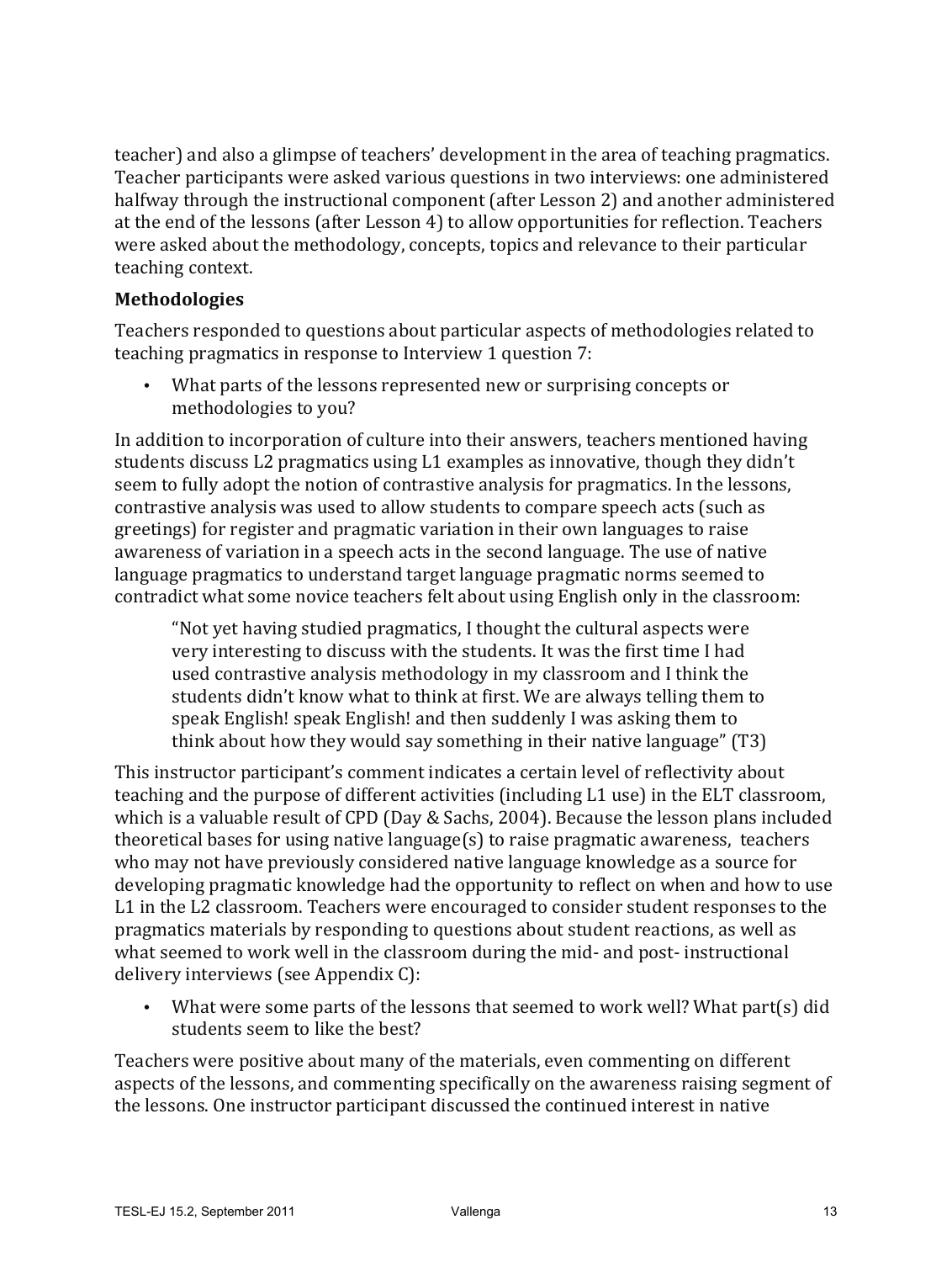language pragmatics among her students, which promoted awareness even after the lesson had finished:

"The indirect speech activity seemed fun for the students. Most of them haven't thought much about indirect speech in their native language, and they had fun coming up with many examples. The activity seemed to be "fresh" causing some awareness, because they still talk to me about the new examples they came up with." (T5)

# **Curricular Fit**

Teacher responses to interviews showed careful consideration of the teaching pragmatics materials as beneficial to the students as well as something that could be incorporated into current classes. As a preface to questions about future use of pragmatics materials or methodologies in teaching, a question about the relationship between the pragmatics materials and curriculum in teachers' local contexts was asked in Interview 1 (see Appendix  $C$ ):

• Were the concepts and topics covered in Lessons 1 and 2 consistent with the curriculum at your institution? If possible, describe how these lessons met curricular goals specifically.

The majority of respondents  $(5/6)$  did not indicate there was a curricular element to teaching pragmatics in their current contexts, although one teacher mentioned a specific curricular requirement (in an intermediate listening/speaking class) for teaching speech acts:

"These lessons helped me to fulfill the requirement of covering speech acts. Although I do not normally focus on requests and refusals, this was very helpful for the students when we discussed how to function in groups. They were able to apply the concepts of American politeness to the classroom setting, including their interactions with fellow students." (T4)

This instructor participant mentions a direct connection to the lessons in terms of academic spoken English for classroom interactions, including teacher-student and student-student interactions.

### **Training Implications**

Because of the lack of formal training in pragmatics provided to ELT practitioners in general (Vasquez & Sharpless, 2009), and based on the initial instructor survey responses, a question about teacher training in pragmatics was included in the final interview.

• What do you think teachers in training (consider all types including ESL endorsement, EFL teachers, nonnative English speaking teachers, MA TESOL students) should learn about pragmatics (theory, background, research)? How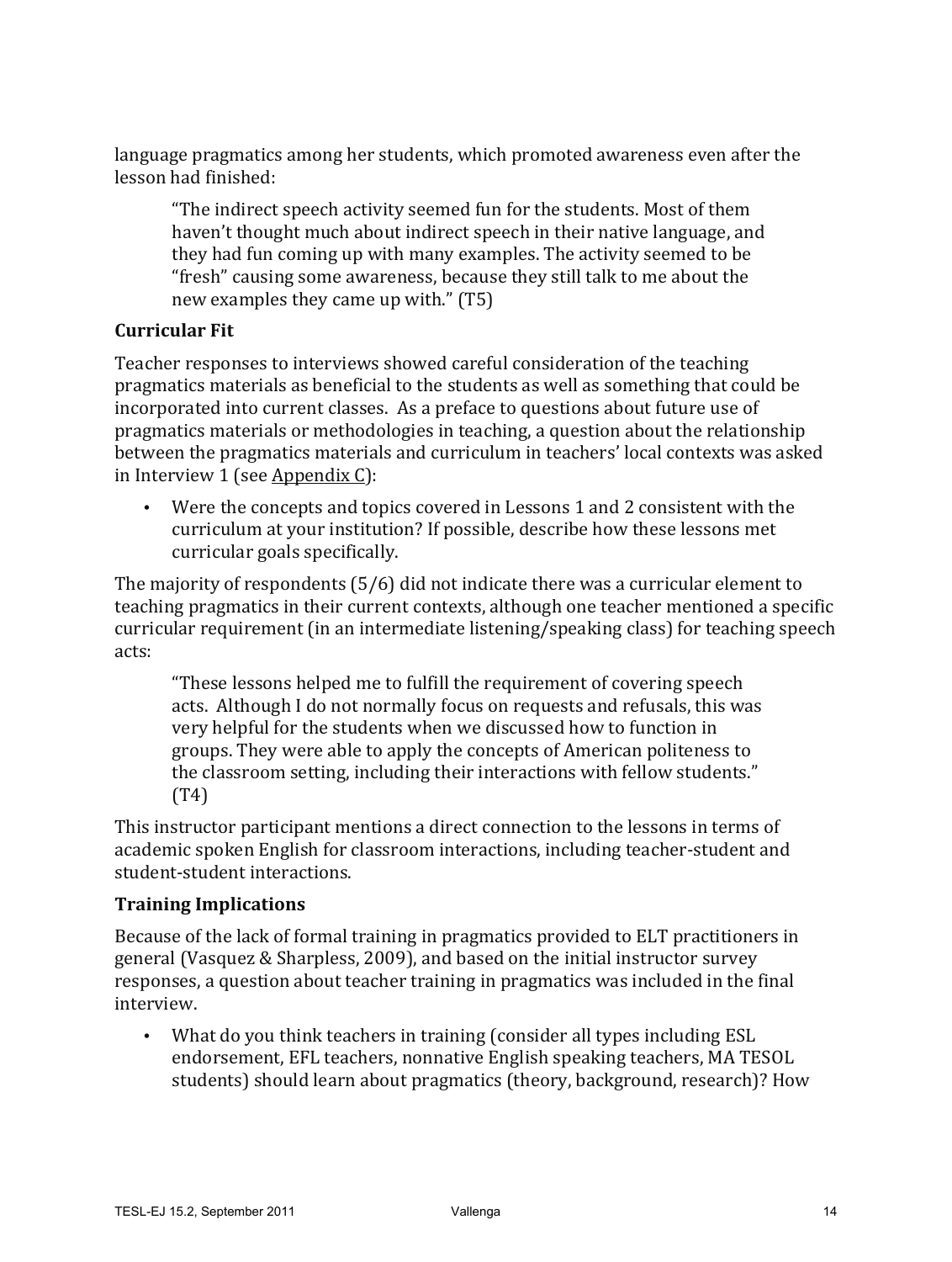about in terms of teaching pragmatics (at the very minimum)? What would their ideal training materials consist of, in your opinion?

All of the instructor participants responded that pragmatics was important, and that teachers should be given some training in how to teach pragmatics. Teachers gave a range of reasons for incorporating pragmatics into their classrooms. At the most basic level, focusing on student knowledge, teachers recognized the importance of pragmatics for their students' future social and linguistic development, and how class sessions should be spent dealing with issues of pragmatics:

"[I]t is important to teach the pragmatic concepts of advice giving, polite speech and refusal. In class practice of producing pragmatic speech is essential for students to retain this information." (T2)

Other teachers tied student goals to high-stakes standardized testing, reinforcing the concept of backwash (Hughes, 1989) while at the same time, stressing its importance for teachers in training:

"Teaching pragmatics is really important  $\dots$  [because] pragmatics is now also incorporated in TOEFL iBT and has becoming increasingly important, and should consist a part of both teacher training and teachers should teach it."  $(T5)$ 

Other respondents recommended following the lesson plans of the study (Vellenga, 2008) as part of a teacher training curriculum:

"I think if I were doing teacher training I would have a series of similar or these exact same lessons for the teacher wannabes so they could see for themselves all the aspects that go into a speech act. " $(T4)$ 

Another teacher participant acknowledged that some instruction in pragmatic concepts (preferably empirically based claims) is necessary for teachers to deliver adequate instruction in pragmatics, even claiming that with the proper amount of knowledge about pragmatics, they may be able to develop their own materials:

" $[A]$ t a minimum new teachers should be given some background in the pragmatics of American culture. As native speakers, we do not regularly reflect on how we perform everyday speech acts, nor are we always able to step back and describe the rules that govern our choices. It would be very helpful for teachers in training to be given some information about those rules and hidden customs. While instruction in teaching pragmatics would certainly be the ideal, I believe most teachers can devise teaching methods on their own if they are given the background information."  $(T6)$ 

Although the ability to transform "substantive knowledge into pedagogical strategies" necessitates training (Yates & Wigglesworth, 2005, p. 262), this respondent acknowledges that the substantive knowledge, or knowledge about pragmatics in English in this case, is a perquisite. Based on teacher responses to interview questions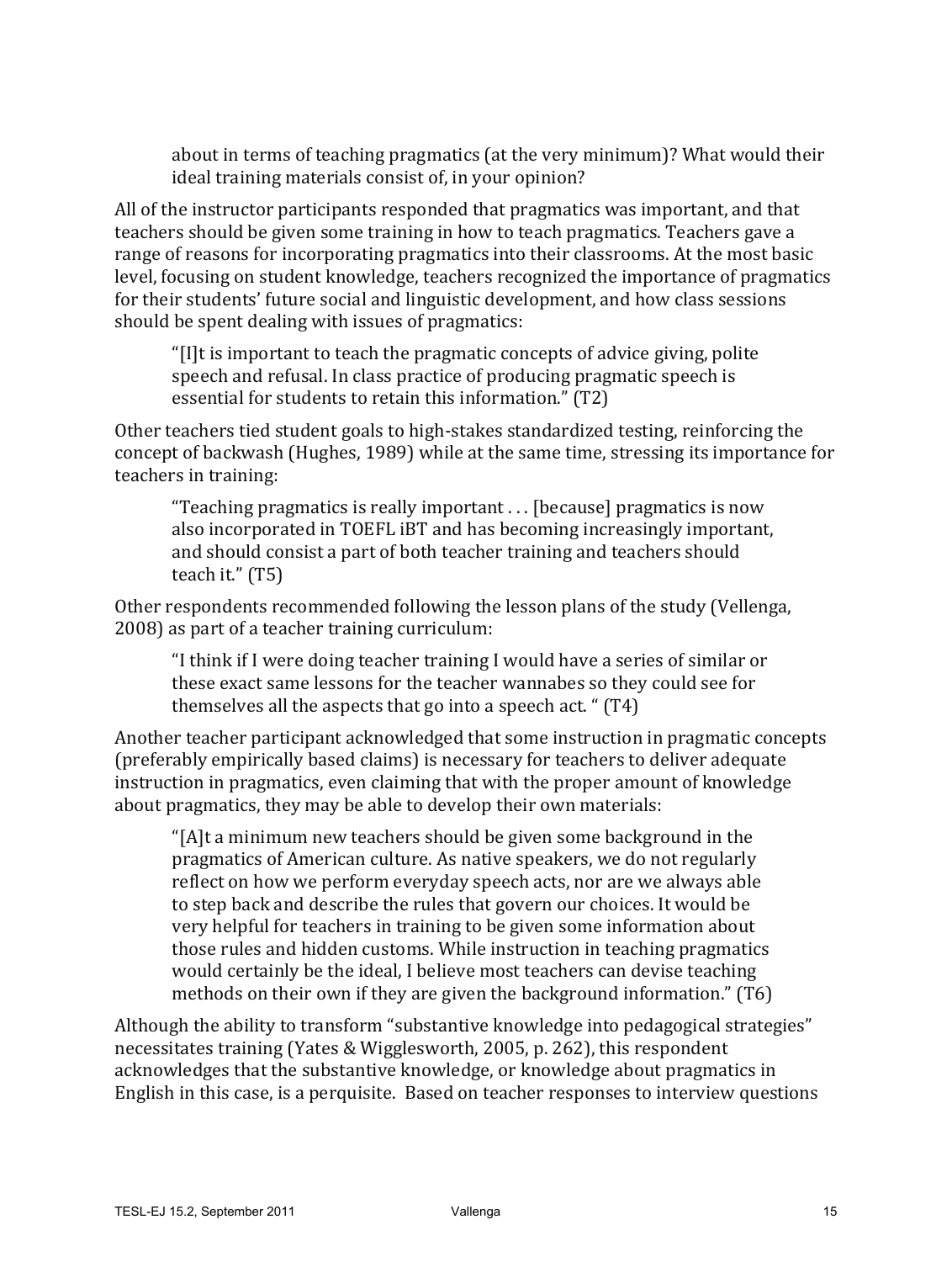specifically targeting the perceived utility of the mini-lessons and lesson plans for teacher development, the experience seemed to be one that was positive for teachers and that they would recommend incorporating in teacher training programs, or at least including in future continuing professional development activities for practicing teachers.

## **Incorporation of pragmatics in future classes**

All of the instructor participants responded positively when asked whether they would use these or similar pragmatics materials in future teaching. Some instructors specified particular uses:

"I do intend to use the materials again as part of a unit I do on maintaining classroom status and participating appropriately in the American classroom." (T4)

Others were more general in stating how they planned to implement pragmatics in future teaching:

"I have enjoyed using these materials in my class, and look forward to using some of them again in other classes."  $(T3)$ 

Part of the criteria for effectiveness of continuing professional development activities (CPD) requires teachers to 1) experience increased reflectivity about their own teaching and 2) incorporate new knowledge into classroom practice (Day & Sachs, 2004). From these responses, it can be assumed that there is a good chance that the teachers who participated in this pragmatics study will continue to incorporate pragmatics into their future teaching practices.

### **Conclusion**

The six teacher participants, all with varying levels of education, training and experience, all responded positively to the pragmatics materials and acknowledged that their own knowledge of pragmatics increased as a result of teaching the lessons. As participants in part of the larger study, they contributed to demonstrating effective direct instruction of pragmatics (Vellenga, 2008). Responses from instructor participants, particularly after initial reticence during the recruitment period, further support the fact that teachers have not received previous training in teaching pragmatics (Vasquez & Sharpless, 2009). This study has several limitations, including a small number of participants and incomplete responses to some of the data sources. In their study of professional development in pragmatics, Yates & Wigglesworth  $(2005)$ echo the difficulty in receiving survey responses from practicing teachers with busy lives  $(p. 277)$ .

The majority of respondents not only acknowledged the need for more background (substantive knowledge) information in order to know how to teach pragmatics in ELT contexts, but also exhibited interest and enthusiasm for this aspect of language teaching.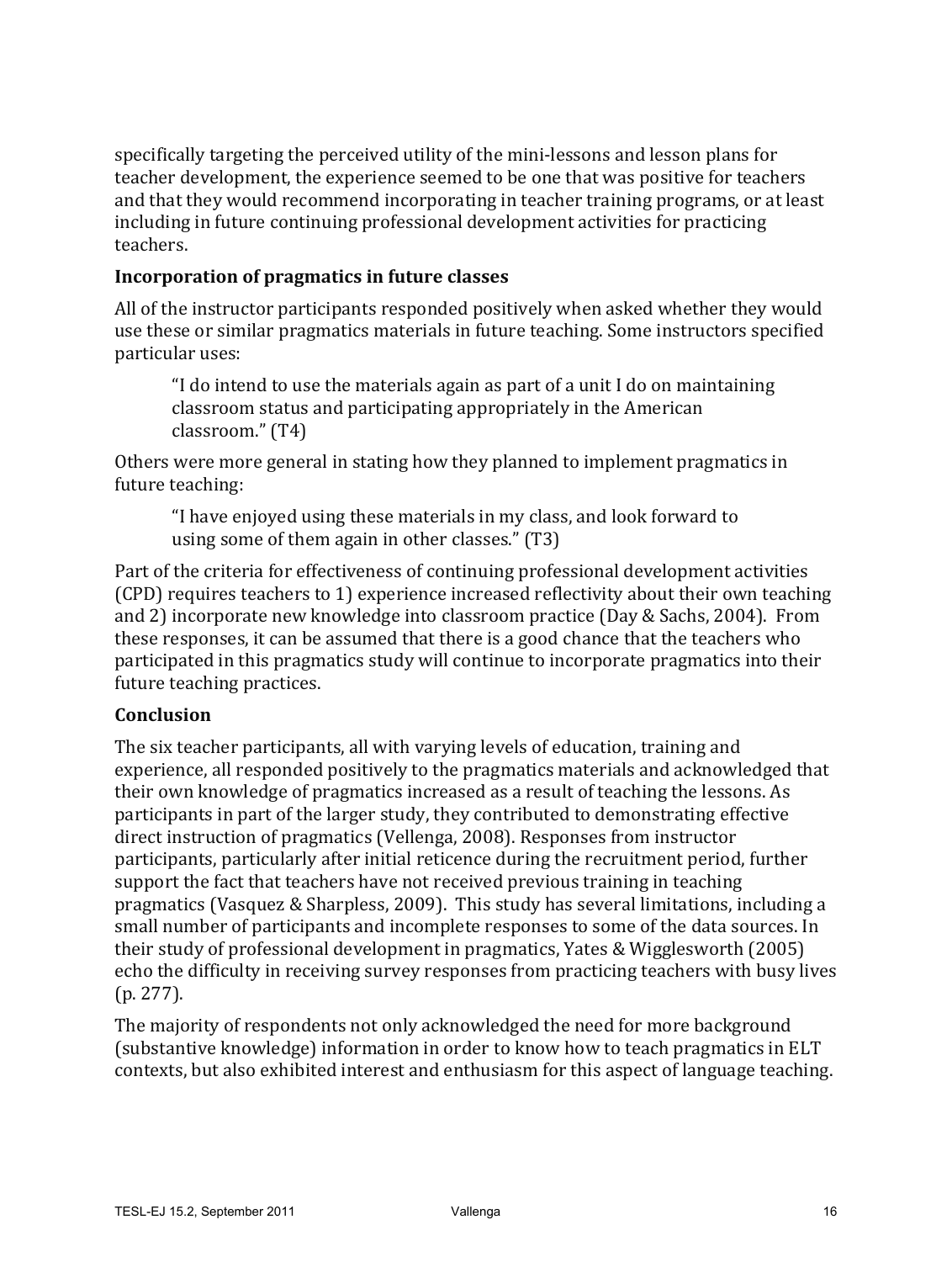For one instructor participant, learning about teaching pragmatics became very important: 

"For pragmatics, before I saw the lessons, I only had a vague idea of how to communicate. It all became clear after the lessons why we have to make a big deal about it, and how we should go about teaching it." (T5)

Although this study used a small sample of teachers  $(n=6)$  who were not being evaluated on their CPD, the tangential analysis of teacher responses to pragmatics lessons can serve as an exploratory study of teacher attitudes towards the teaching of pragmatics. Using the framework of pragmatics, future research may build upon pragmatics as content for incorporation of CPD into discussion related to curricular changes or reaction to implementation of a new pragmatics curriculum (Shawer, 2010a; 2010b). Framing the lessons as part of a mini-course on teaching pragmatics, incorporating an in-service approach, where students and teachers together discover pragmatics and practice pragmatic strategies may be a successful addition to practicing teachers' repertoires.

# **Acknowledgements**

This paper would not have been possible without the contributions of all the participating teachers, who have my eternal gratitude for their willingness to participate in this study and whose responses formed the basis of this paper. I am also indebted to the generous assistance of the IRB Director at Northern Arizona University, Paula Garcia, my dissertation chair, Dr. Randi Reppen, and my co-presenters from PLL 18.

An earlier version of this paper was presented at PLL 18 (Pragmatics and Language Learning 18) in Kobe, Japan in July, 2010, as part of a colloquium panel entitled "Incorporating instructional pragmatics into L2 teacher education: Challenges and celebrations" with Dr. Camila Vásquez, University of South Florida, Dr. Noriko Ishihara, Hosei University, Dr. Zohreh Eslami, Texas A&M University Qatar, and Dr. Dina Yoshimi, University of Hawai'i Manoa.

#### **About the Author**

**Heidi Vellenga** is currently the Assistant Director of the Intensive English Program at Indiana University Bloomington. Her professional experience in the ESL classroom and as a language program administrator in South Korea and the United States has helped shape her research interests in interlanguage pragmatics, instructional effectiveness, and program administration and teacher development.

#### **References**

Bardovi-Harlig, K. (1999). Exploring the interlanguage of interlanguage pragmatics:  $A$ research agenda for acquisitional pragmatics. *Langauge Learning*, 49, 667-713.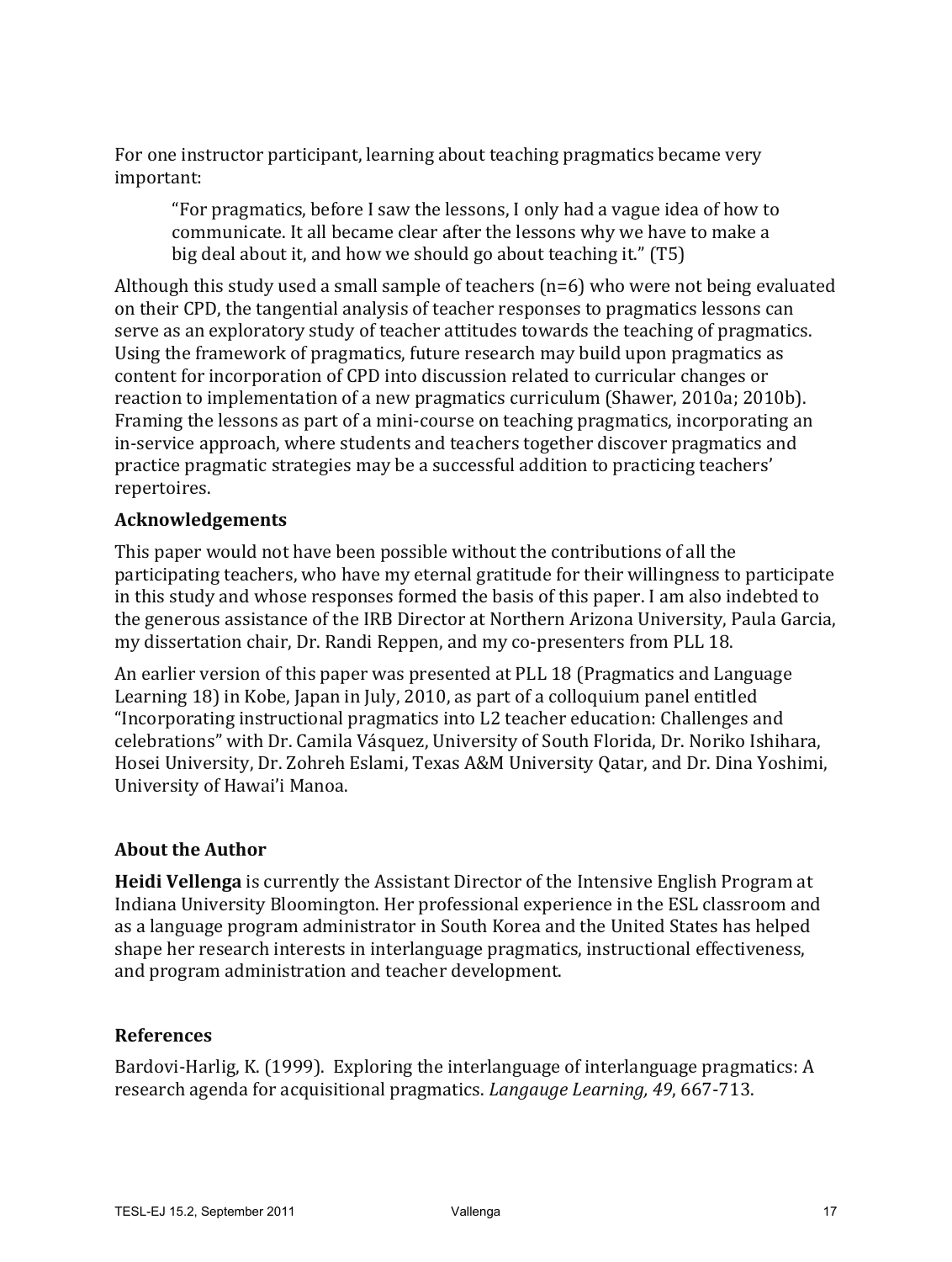Bardovi-Harlig, K. & Mahan-Taylor, R. (2003). *Teaching pragmatics.* U.S. Department of State. Retrieved

from http://exchanges.state.gov/englishteaching/resforteach/pragmatics.html. 

Canale, M., & Swain, M. (1980). Theoretical bases of communicative approaches to second language teaching and testing. *Applied Linguistics*, 1, 1-47.

Cohen, A. (2005). Strategies for learning and performing L2 speech acts. *Intercultural Pragmatics,* 2-3, 275-301.

Day, C. & Sachs, J. (2004). *International handbook on the continuing professional* development of teachers. Maidenhead, UK: Open University Press.

Eslami-Rasekh, Z., Eslami-Rasekh, A. & Fatahi, A. (2004). The effect of explicit metapragmatic instruction on the speech act awareness of advanced EFL students. *TESL E-J Teaching English as a Second or Foreign Language* 8, *2*, A-2. Retrieved from http://www.tesl-ej.org/wordpress/issues/volume8/ej30/ej30a2/?wscr. 

Hughes, A. (1989). *Testing for language teachers.* Cambridge, UK: Cambridge University Press.

Hymes, D. (1972). On communicative competence. In J.B. Pride & J. Holmes (Eds.), *Sociolinguistics: Selected readings* (269-293). Harmondsworth, UK: Penguin.

Ishihara, N. (2007). Web-based curriculum for pragmatics instruction in Japanese as a foreign language: An explicit awareness-raising approach. *Language Awareness*, 16, 1, 21-40.

Ishihara, N.  $(2011)$ . Co-constructing pragmatic awareness: Instructional pragmatics in EFL teacher development in Japan. *TESL-EJ*, 15 (2). Available: http://www.teslej.org/wordpress/issues/volume15/ej58/ej58a2/. 

Jeon, E. H. & Kaya, T. (1996). Effects of L2 instruction on interlanguage pragmatic development: A meta-analysis. In J.M. Norris & L. Ortega (Eds.), *Synthesizing research on language learning and teaching* (pp. 165-211). Philadelphia, PA: John Benjamins Publishing Company.

Jernigan, J. (2008). *Instruction and developing second language pragmatic competence: An Investigation into the efficacy of output*. Unpublished doctoral dissertation, Florida State University, Tallahassee, FL.

Kasper, G. (1997). The role of pragmatics in language teacher education. In K. Bardovi-Harlig & B.A. S. Hartford (Eds.), *Beyond methods: Components of second language teacher* education (113-136). New York, NY: Mc-Graw Hill.

Koike, D. & Pearson, L. (2005). The effect of instruction and feedback in the development of pragmatic competence. *System*, 33(3), 481-501.

Martínez-Flor, A. & Fukuya, Y.J. (2005). The effects of instruction on learners' production of appropriate and accurate suggestions. *System,* 33, 3, 463-480.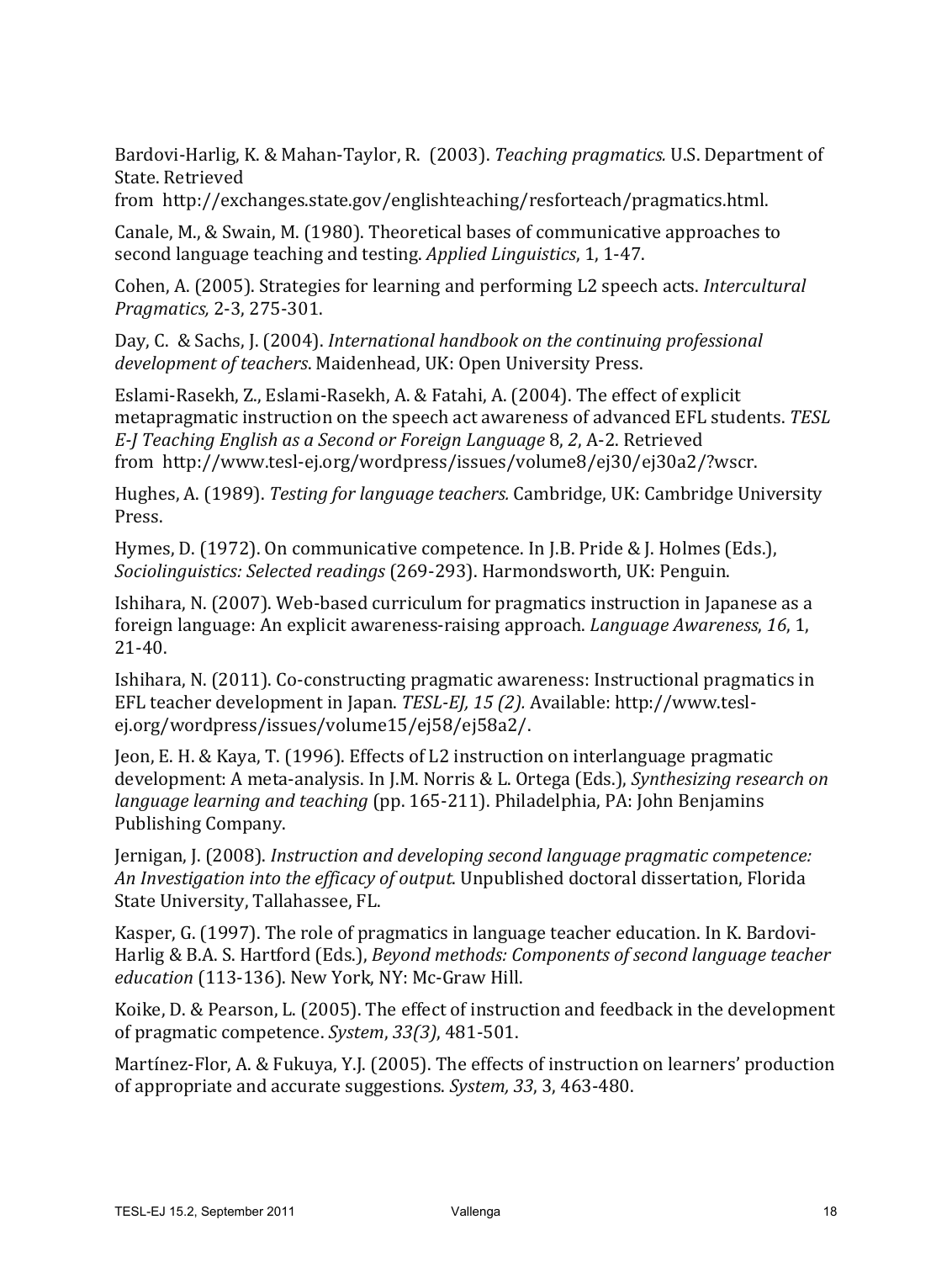Martínez-Flor, A. & Usó-Juan, E. (2006). A comprehensive pedagogical framework to develop pragmatics in the foreign language classroom: The 6 Rs approach. *Applied Language Learning, 16,* 2, 39-64.

Nelson, G.L., Carson, J., Al Batal, M. & El Bakary, W., (2002). Cross-Cultural Pragmatics: Strategy Use in Egyptian Arabic and American English Refusals. *Applied Linguistics, 23, 2,* 163-189.

Shawer, S.F. (2010a). Classroom-level curriculum development: EFL teachers as curriculum-developers, curriculum-makers and curriculum-transmitters. Teaching and *Teacher Education,* 26, 173-184.

Shawer, S. F. (2010b). Classroom-level teacher professional development and satisfaction: teachers learn in the context of classroom-level curriculum development. *Professional Development in Education, 36*, 4, 597-620.

Vasquez, C., & Sharpless, D. (2009). The role of pragmatics in the master's TESOL curriculum: Findings from a nationwide survey. *TESOL Quarterly*, 43, 1, 5-28.

Vellenga, H.E. (2008). *Instructional Effectiveness and Interlanguage Pragmatics*, unpublished doctoral dissertation, Northern Arizona University, Flagstaff, AZ.

Yates, L. & Wigglesworth, G. (2005). Researching the effectiveness of professional development in pragmatics. In Bartels, N. (ed). *Applied Linguistics in Language Teacher Education,* (pp. 261-280). New York, NY: Springer.

### **Appendix A: Recruitment Letter**

Seeking Instructors for a Pragmatics Study

Dear Colleague:

I am currently seeking instructors to participate in my dissertation study. This study will examine the instructional effectiveness of a blended methodology (combination of various implicit  $&$  explicit methods) on the acquisition of interlanguage pragmatic competence. 

I am looking for instructors who work with university-level ESL learners who would be able to integrate my lessons about politeness, indirectness, and appropriate social language use into their existing courses. As you know, the relation of pragmatic competence and instruction greatly affect the ESL classroom and students' abilities to use language outside the classroom, as well. The study is designed to examine this relationship. Your participation would require you to teach the lessons I provide, give me feedback, and collect some data from your students. The lessons are designed to use different methodological frameworks which in turn, contribute to materials and activities to increase learner knowledge and competence in using four speech act types: requests, refusals, apologies and complaints. I would be happy to share the results of the study with you upon completion and discuss their implications upon a classroom.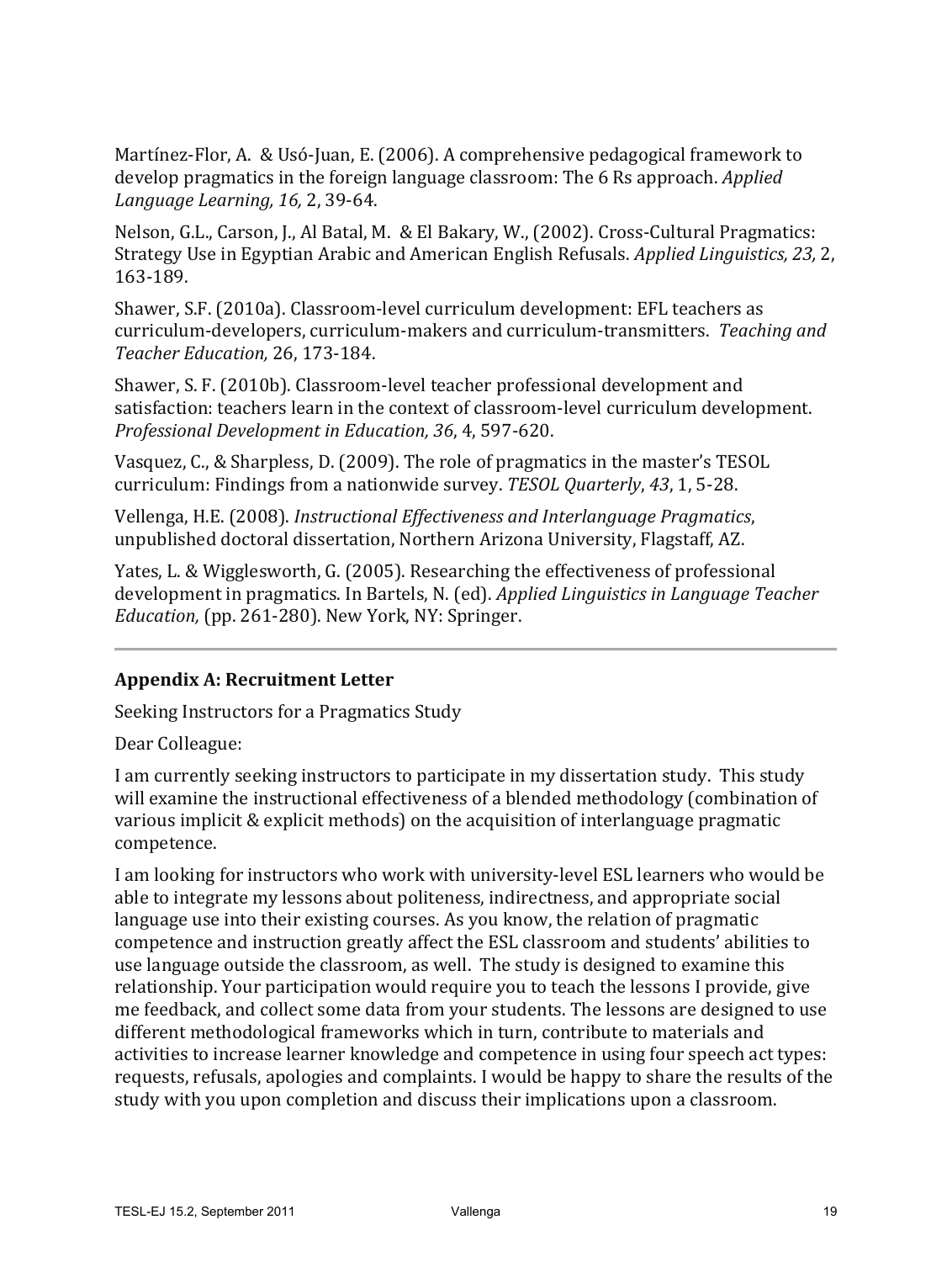If you are interested in participating in my study, please contact me by email at

Thank you for your interest.

Sincerely,

Heidi Vellenga

# **Appendix B: Instructor Demographic Questionnaire**

Participant Questionnaire

- 1. First Name/Last Name
- 2. Institution (for this study)
- 3. Birth Year
- 4. Nationality
- 5. Native Language
- 6. Personal email address
- 7. School email address
- 8. Class taught (for this study)
- 9. Sex: (circle one) male female

10. Undergraduate Degree, Institution and Major (ex. BA, Calvin College, French & English) 

- 11. Graduate Degree(s), Institution(s) and Major(s)
- 12. How long have you taught ESL? (circle one)
	- 1. 1-2 semesters
	- 2. 2-5 semesters
	- 3. more than 2 years
	- 4. more than 5 years
	- 5. more than 10 years
	- 6. more than 20 years
- 13. Do you speak any other languages? yes no
- 14. If yes, which one(s)?
- 15. Have you taken ESL Methodology courses? yes no

16. If yes, please list anything (course activities, lectures, readings, etc.) that you can remember related to teaching pragmatic competence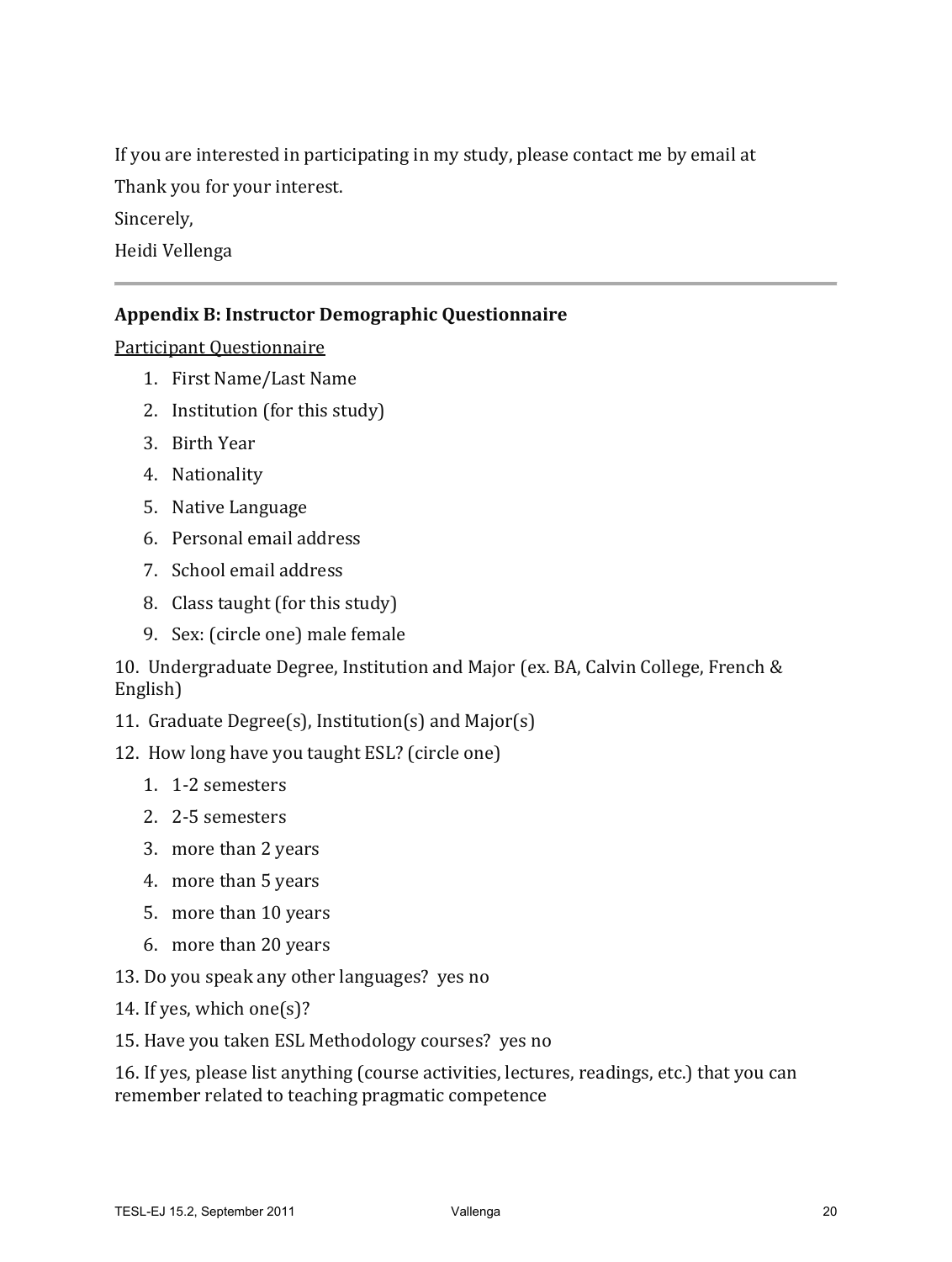17. Have you ever lived in a foreign country? yes no

18. If yes, which one(s)?

19. For how long?

 $20.$  How have your studies, your language learning experience(s), including living in another country affect the way you teach, in general, and specifically, pragmatics/ usage?

21. Please write any additional comments about your education, training, teaching background or experience you would like to share

22. Do you prefer email or phone interviews following lessons 2 and 4? (Questions will be provided in advance).

email phone no preference

### **Appendix C: Instructor Survey Materials**

Interview #1

- 1. When did you teach Lesson 1? When did you teach Lesson 2?
- 2. Were the allotted times appropriate for your students? If not, what area(s) were difficult to cover in the allotted time?
- 3. Were the concepts and topics covered in Lessons 1 and 2 consistent with the curriculum at your institution? If possible, describe how these lessons met curricular goals specifically.
- 4. What were some parts of Lessons 1 and 2 that seemed to work well?
- 5. What  $part(s)$  did students seem to like the best?
- 6. What part did you feel most confident about during the delivery/administration of the  $lesson(s)$ ?
- 7. What were some advantages (and disadvantages) to using the video for Lesson 2?
- 8. What parts of the lessons represented new or surprising concepts or methodologies to you?
- 9. Do you think other teachers would find these lessons easy to teach?
- 10. If you were to teach these lessons again, what adjustments would you make?
- 11. Has any part of your prior training or experience been relevant to the materials or activities in these two lessons? If yes, which parts? Please describe in as much detail as possible.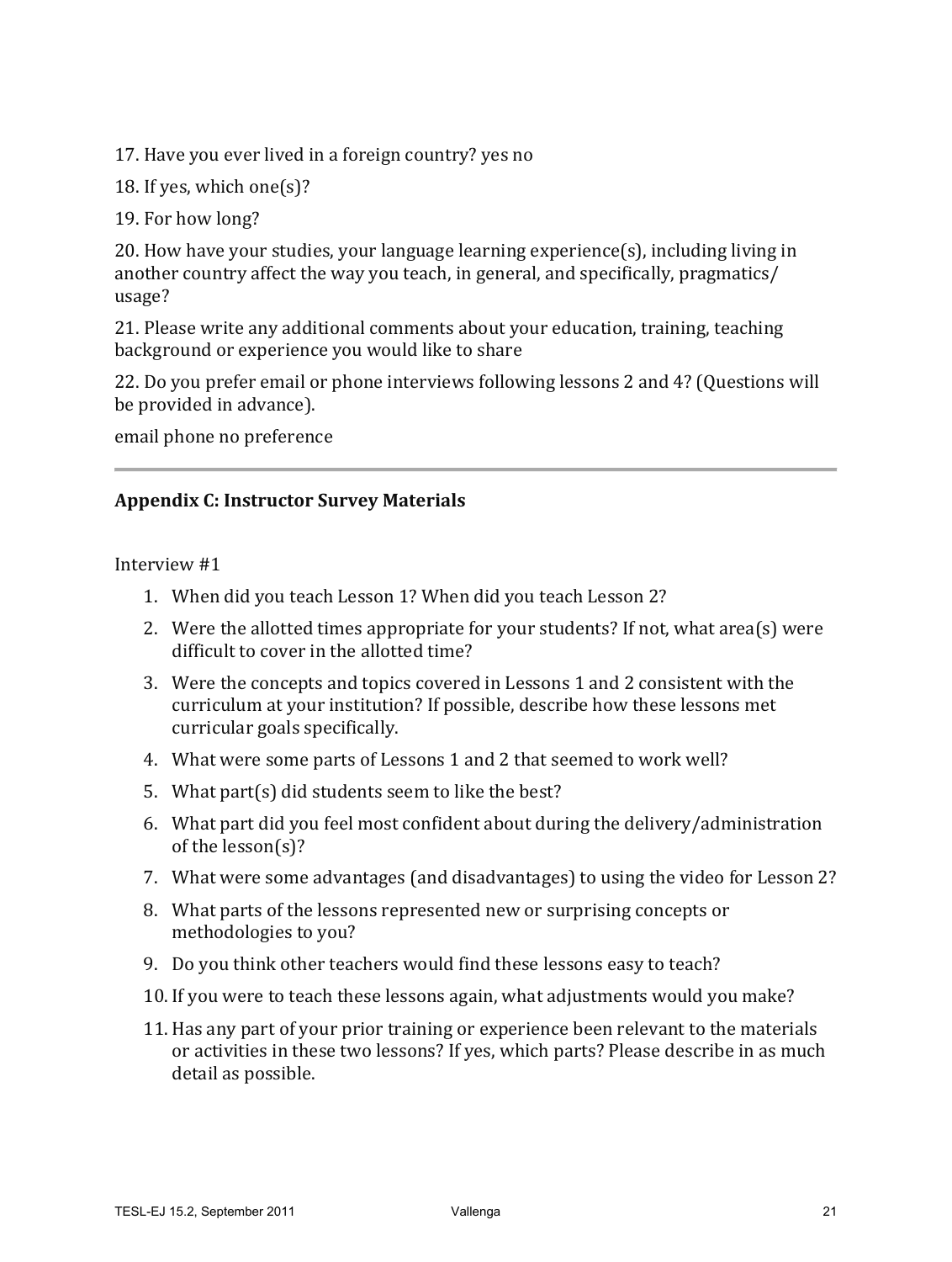Please list any difficulties you or the students had with any of the materials or activities in lesson 1 or 2. Be as specific as possible.

#### **Appendix D: Sample Lesson Plan: Lesson 1 Excerpt**

Goals: In this lesson, students are asked to compare their languages with English. Many languages are marked morphologically for politeness. English, however, is not. This makes many ESL learners think that they don't have to worry about politeness in English. However, they do. English is marked in different ways and actually requires a certain amount of politeness or politic behavior in order to accomplish certain things.

**Outcomes:** Students will become familiar with metapragmatic discussion and contextual features affecting language use. Students will begin to examine contextual features and consider pragmalinguistic options in different scenarios (speech acts).

| <b>Materials:</b><br>Handout 1.1 | World Communication (2-sided)                         |
|----------------------------------|-------------------------------------------------------|
| Handout 1.2                      | Self-Assessment Questionnaire (SAQ) Situations        |
|                                  | <b>Handout 1.3</b> Communication Strategies (2-sided) |

**Activities: Activity Handout 1** (may be assigned as homework)

#### *Overview*

| $\circ$ Warmup                   | (5 minutes) |  |  |
|----------------------------------|-------------|--|--|
| $\circ$ Handout 1.1 (30 minutes) |             |  |  |
| $\circ$ Handout 1.2 (15 minutes) |             |  |  |
| o Handout 1.3 (20 minutes)       |             |  |  |
|                                  | .           |  |  |

 $\circ$  Wrapup / Activity Handout 1 (5 minutes)

#### **1) Introduce the Lessons as a series**

No matter what your content area focus is, you can integrate a pragmatics lesson pretty easily. This was first used in a pronunciation course. I explained that "Pronunciation is important, but so is **WHAT** you say and **HOW** you say it." Substitute your course concentration for pronunciation.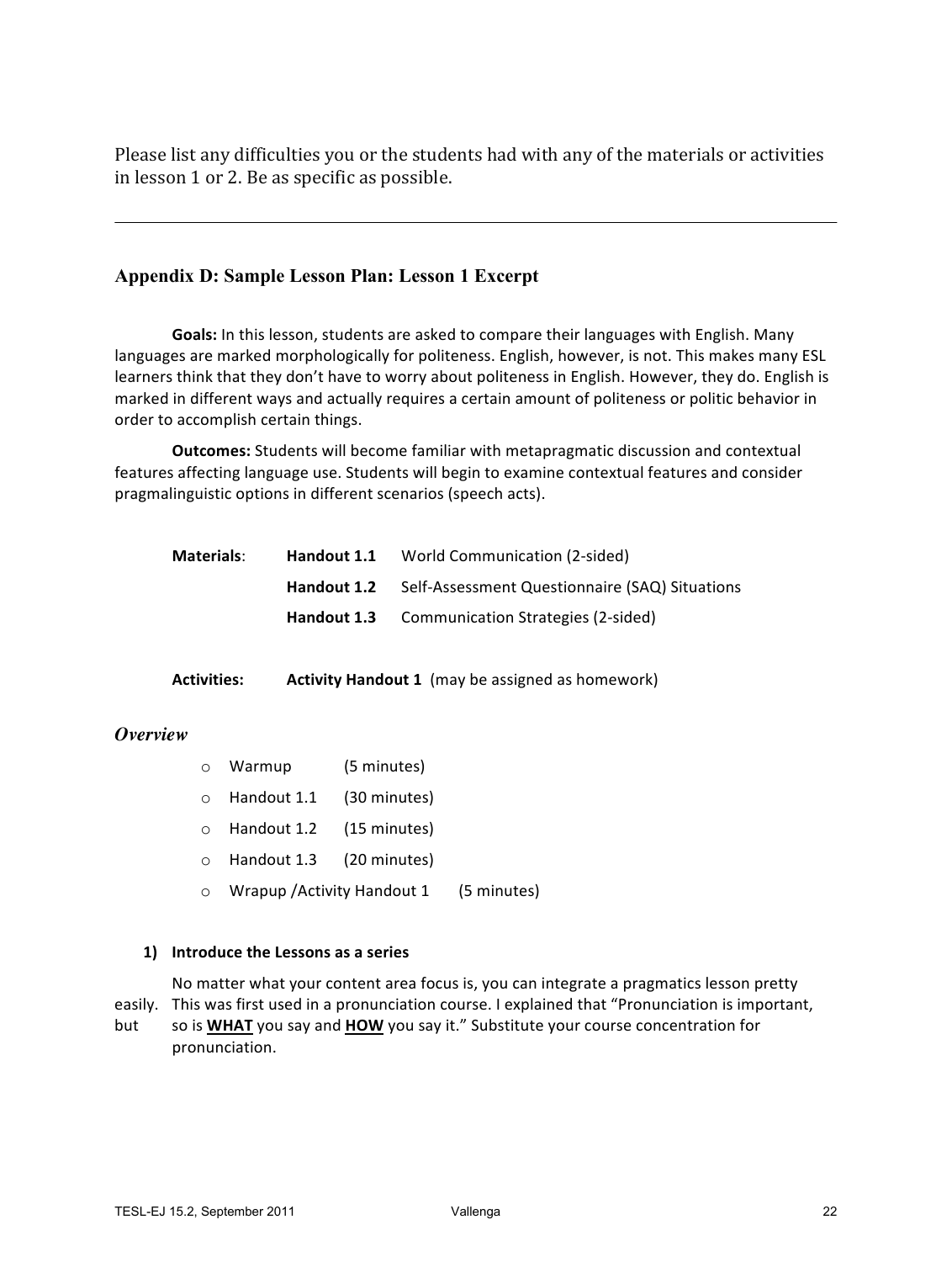#### **2) Introduce the Handout**

You'll need to know the students (esp. native language backgrounds and features of those languages) a bit before beginning this difficult metalinguistic exercise. You want to explain these terms in ways students can understand, perhaps prompting students for examples of how English and other languages differ. At this point, they may make broad generalizations, but that's ok. The following topics are dealt with in Handout #1:

- **a. Cross linguistic comparison**
- **b.** Expressing politeness
- **c. Familiarity**
- **d. Indirectness**
- **e.** Contextual features

#### **3)** Cross-linguistic comparison (Contrastive Analysis)

**Warmup**: Elicit responses from a variety of students.

- **What's difficult about learning English?**
- How is English different from your language?

(try and guide this towards politeness)

- Are Americans (Canadians, Australians, English speakers) polite?
- How do people show they're being polite and respectful in English? (please, thank you, modals, etc.)

#### **4) Expressing politeness (Handout 1.1 #1)**

- a. Initiate a metapragmatic discussion with the first activity on the first page.
- b. Use examples from different languages (but not every possible answer from a particular students' L1) to illustrate what kinds of answers you're looking for.  $-$ "Japanese and Korean use different forms of words for talking to different people (verbs esp.)". Ask Ss: "What are some ways you change the language depending on who you're talking to?" After students understand what you're asking for (you may mention the  $t/v$  pronominal distinction here, as well), encourage them individually, in pairs or in groups to fill out some ways, including examples. These examples can (and probably should!) be in a language other than English.
- c. Elicit examples and write these categories (and/or others) on the board.
	- Verb endings (honorifics)
	- Titles (sir, ma'am, professor, doctor, etc.)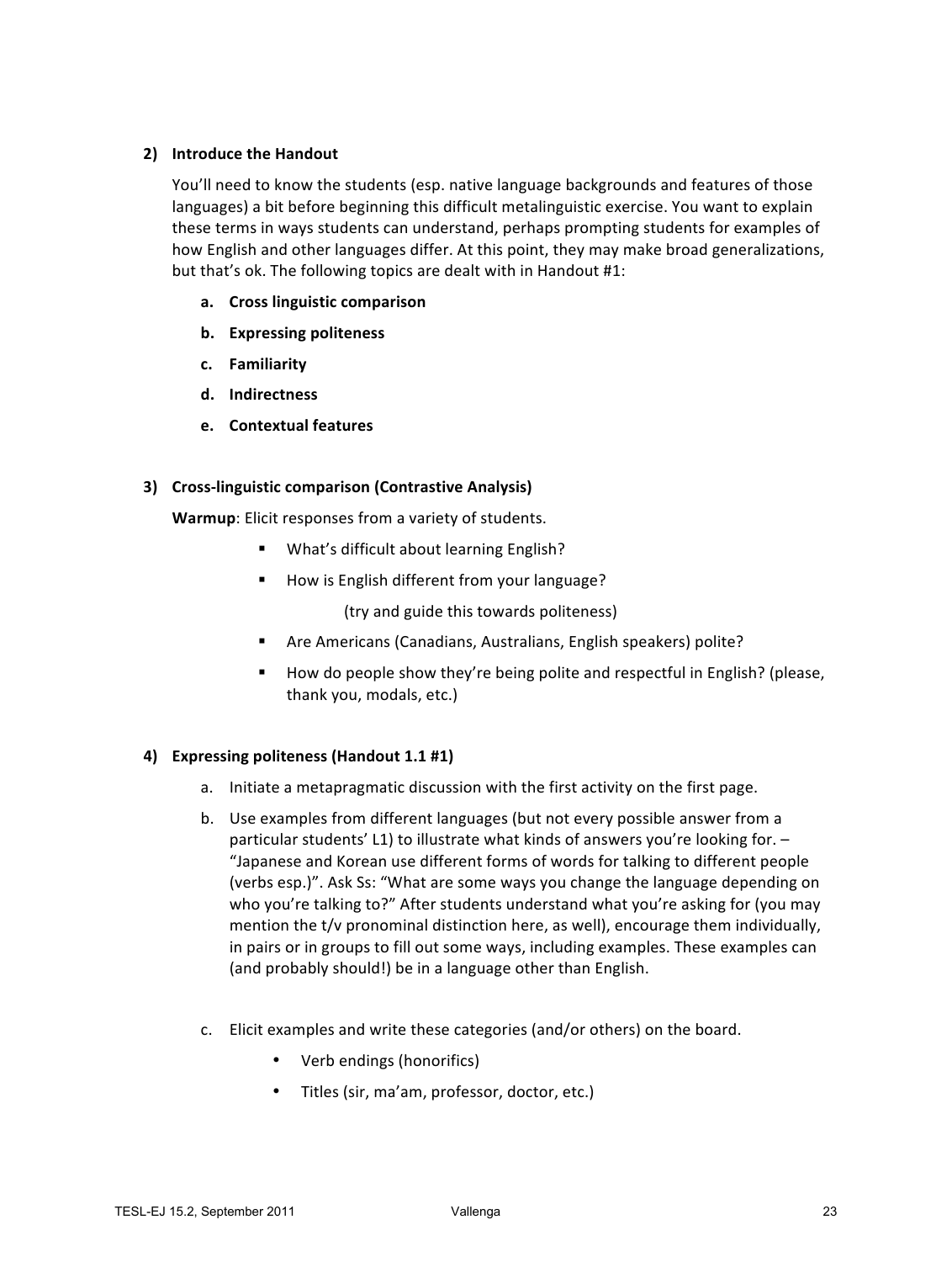- Pronoun reference (t/v in French, German, Spanish, Russian, etc.)
- Different vocabulary: grub/chow vs. meal/lunch/dinner
- Special polite words: please, thank you, excuse me
- d. It's important at this stage to get at least 1 example from each language group represented in the class, esp. when there are lower learners for whom a metapragmatic/metapragmatic discussion like this in English may be quite difficult.

#### **5)** Contextual Features (Handout 1.1 #2)

- a. Moving on to the next activity on side 1 of Handout 1, a discussion of context follows. Typical discussions of context involve 4 areas: physical (where the verbal interaction is happening), linguistic (what language frames the upcoming utterance), epistemic (the amount of background knowledge interlocutors share) and social (the relationship between the speakers). Your students, however, should focus on the social aspect of context.
- b. Ask Ss how many different levels there are of politeness in their languages. Some are dichotomous  $(t/v)$ , others are more variable (Korean has up to 7 levels of honorifics).
- c. The question on side 1 of Handout 1 asks "Different people have different ways of deciding when to use different forms. How do people in your culture decide?" (BASED **ON THE PERSON YOU'RE TALKING TO"!!)** If students are unclear, get them to focus on their examples and imagine their interlocutor. Then, ask for a description of the interlocutor.
- d. Elicit Ss responses. One possible activity would be to have Ss work in groups and come up with one example to share with the class.
- e. Write categories on the board (and others you think relevant)
	- Gender
	- Status
	- Age
	- Number of people
	- Relationship
	- Familiarity (KEEP these on the board for Handout 2)
- f. What contextual features are most important? For your language? For English? In English, things like gender or occupational status are not as important as your familiarity with that person (so the line between boss/employee could be status, or simply familiarity—it will depend on the boss and the employee). Americans, in particular, frequently deny status differences exist. Familiarity, or how well you know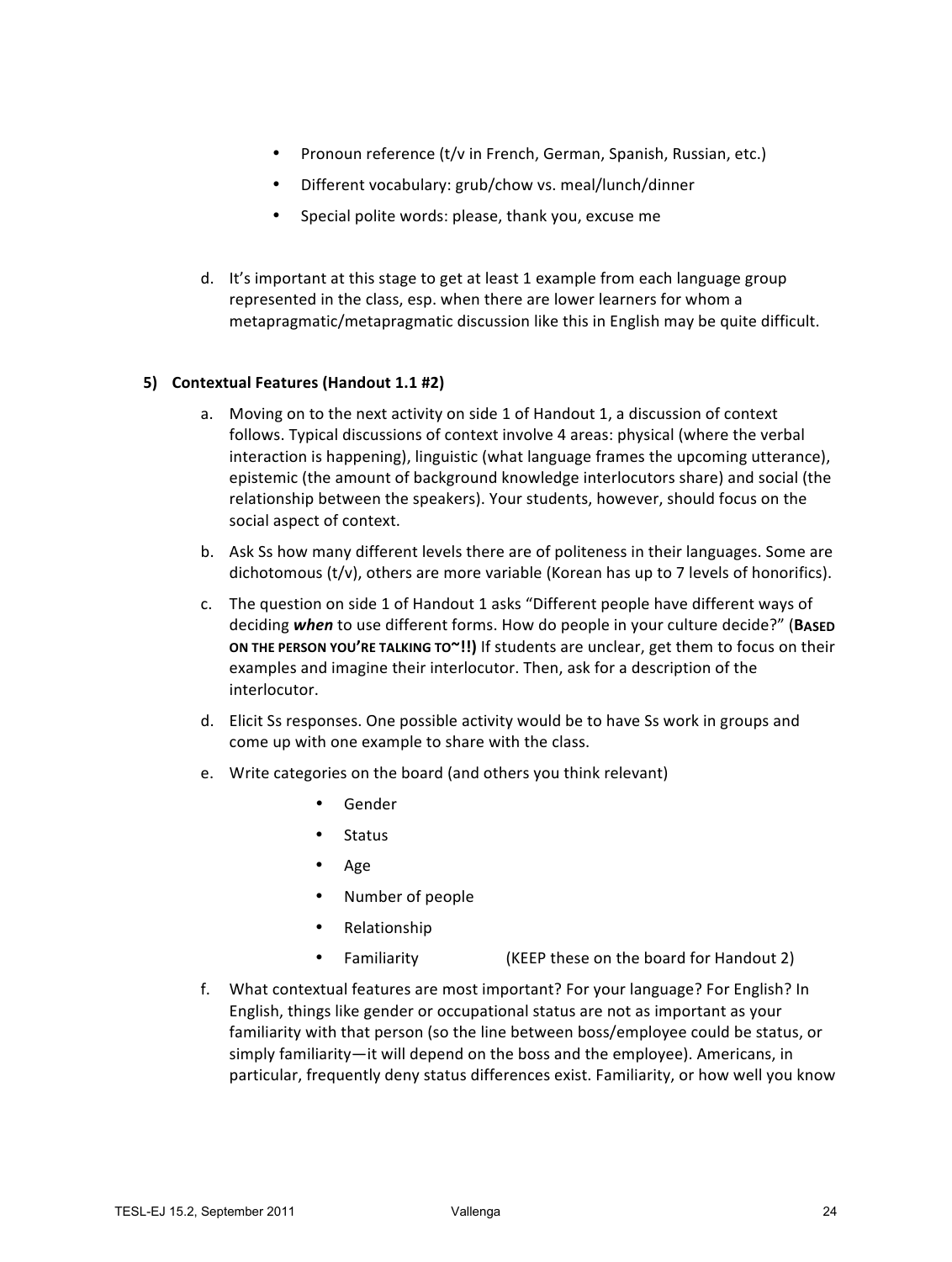someone is important in English. Focus on status/relationship and familiarity by giving some examples as you segue to the next activity.

ex. a female professor, a young supervisor, a student whose family is wealthy, etc.

#### **6) Familiarity (Handout 1.1 #3)**

- a. The concept of friendship is semantically wider in English than in many other languages. In some languages, you may only meet 1 or 2 people in a lifetime that you consider "a friend." In English, however, the notion of a "friend" is quite broad, often encompassing acquaintances, classmates, and neighbors.
- b. Get students to focus on familiarity by explaining that there are different levels of familiarity. It is a continuum, just like status would be a continuum.
- c. The first activity on page 2 of the handout lists 5 examples of social relationships that would fall under the category of "friends" for most Americans. Ask Ss to discuss in groups which ones are "friends". If students ask for more information, use this as an opportunity to stress the importance of context.
- d. You can distinguish between good friend, best friend, etc. at this point. The friend connection in these comes from shared activities and interests, as well as contact, regardless of age or formal introductions.
- e. Discuss friendship in American culture using sentences like:
	- Because US culture values independence, it is important not to be overly familiar too early on.
	- In America, friends can be older or younger than you.
	- In America, people that you do not know well can be considered friends.

Encourage Ss who have been in the US a while to share experiences. (someone that they thought was a friend and wasn't, someone that surprised them by being informal, etc.) Try and get at status and length of relationship issues, both of which contribute to determining familiarity.

#### 7) **Indirect Speech (Handout 1.1 #4)**

- a. English is often more indirect than many ESL learners think.
- b. Often, indirect speech is more formal and more polite. Compare the following utterances (all commands for hearer to open the window).
	- i. Open the window.
	- ii. Can you open the window? (yes, I can  $\rightarrow$  no action necessary)
	- iii. Would you mind opening the window? (I don't mind  $\rightarrow$  no action)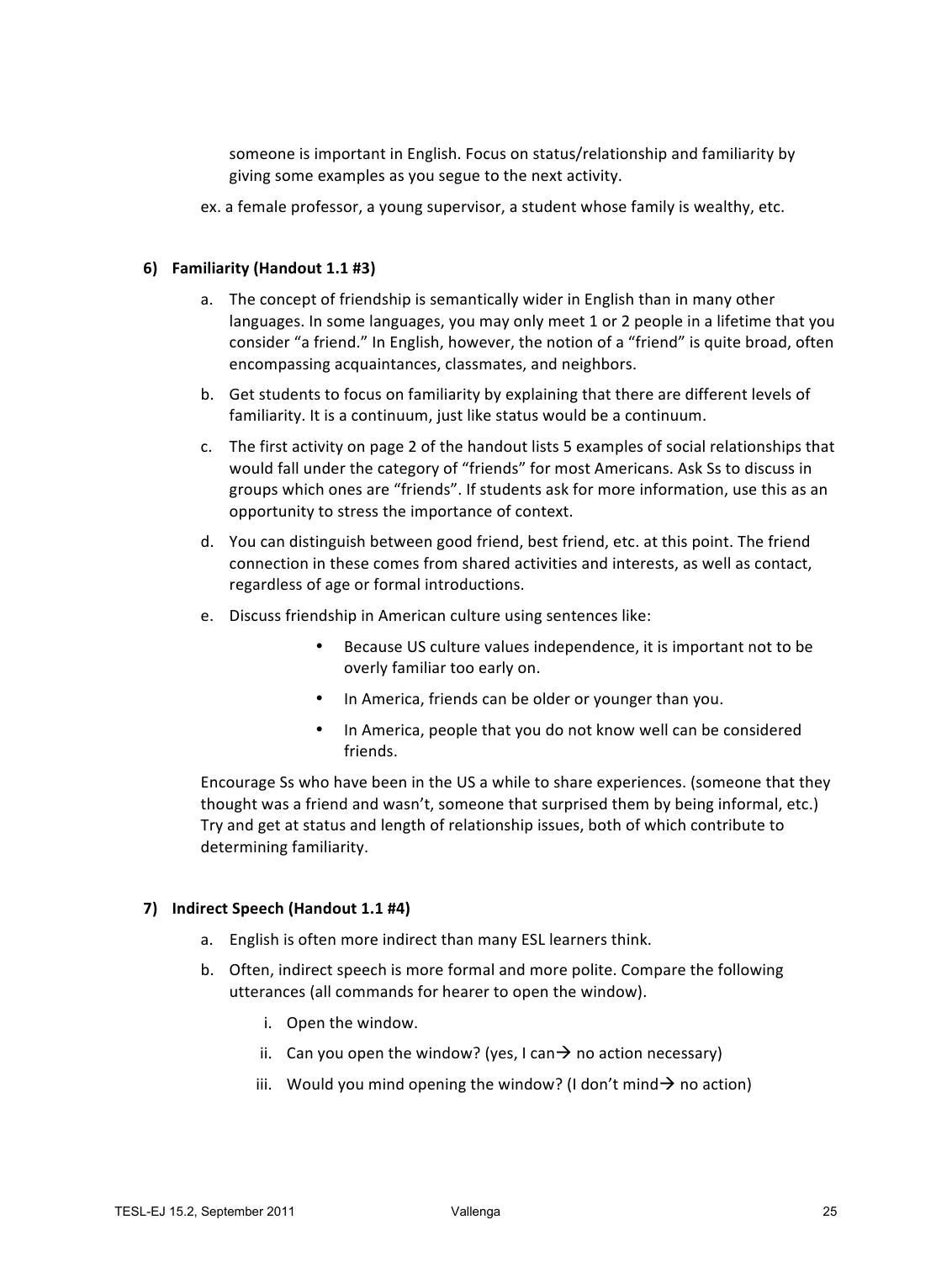- iv. Do you think you could open the window? (I think I could  $\rightarrow$  no action)
- v. Isn't it stuffy in here? (yes, it is  $\rightarrow$  no action)
- vi. Boy, it's hot in here. (statement of fact  $\rightarrow$  no action)

Note that (i) is the only direct utterance, where the meaning is non-negotiable. All of the others are negotiable, that is, as seen in the parenthetical remarks, it would be possible for the Hearer not to do what the Speaker wants done. It is crucial for students to be able to understand requests of all types—and understand that often, polite requests are indirect and give the hearer an opportunity to get out of fulfilling the request (issues of face as discussed in requests lesson).

#### **Appendix E: Sample Student Lesson Materials (Handout 1.1)**

# World Communication

# Your Language vs. English

Different languages have different ways of making communication work. Some languages require speakers to use different words and phrases when talking to different kinds of people in different situations. What are some ways your language changes depending on the person who you are talking to?



write some ways here:

 Different cultures have different ways of deciding *when* to use different forms. How do people in your culture decide?



write some characteristics here:

 Different cultures have different ways of defining different relationships. How would people in your country think of these people? Would they be considered a friend?